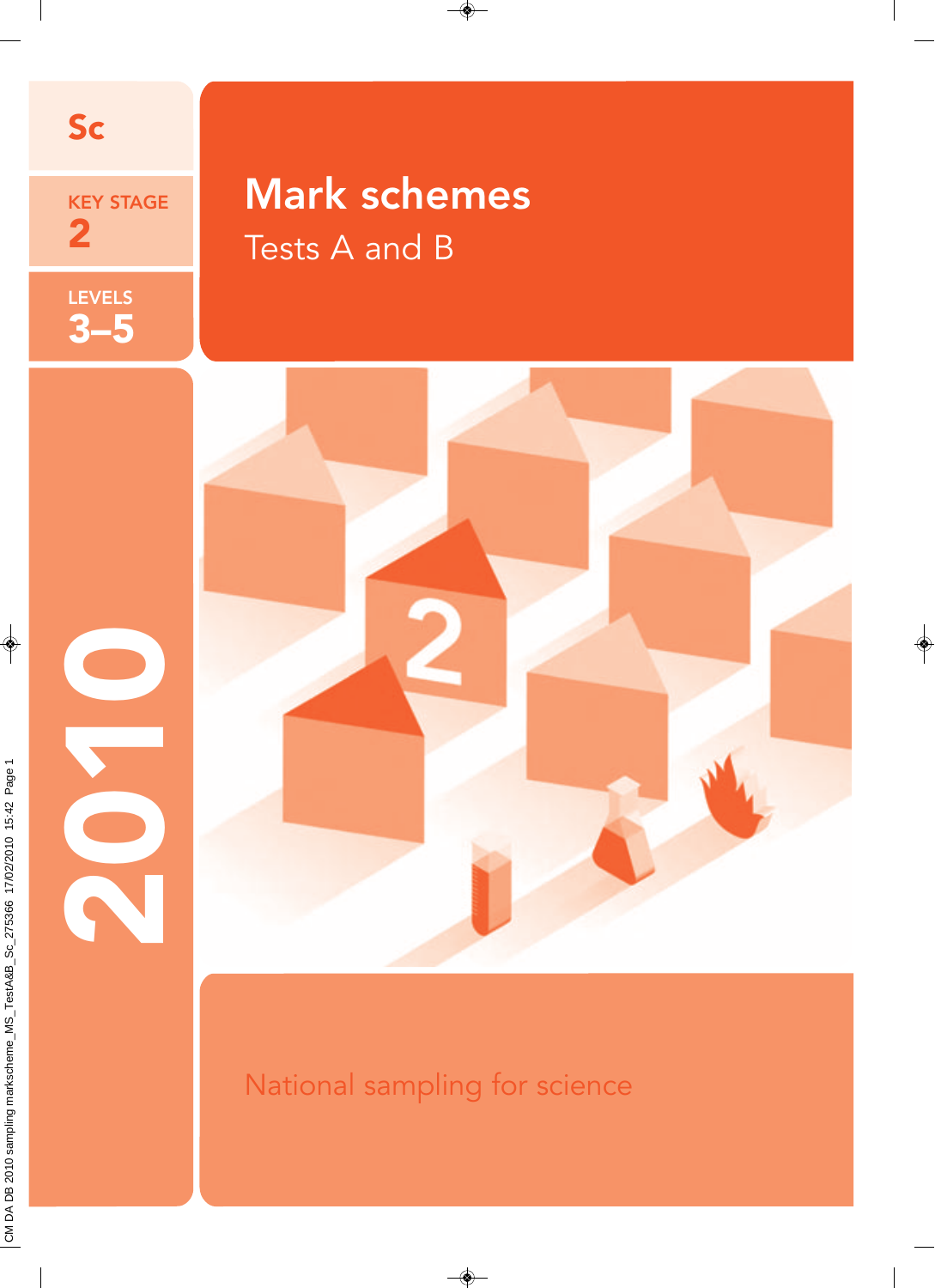QCDA wishes to make its publications widely accessible.

Please contact us if you have any specific accessibility requirements.

First published in 2010

© Qualifications and Curriculum Authority 2010

ISBN 978-1-84962-316-2

Reproduction, storage, adaptation or translation, in any form or by any means, of this publication is prohibited without prior written permission of the publisher, unless within the terms of licences issued by the Copyright Licensing Agency. Excerpts may be reproduced for the purpose of research, private study, criticism or review, or by educational institutions solely for educational purposes, without permission, provided full acknowledgement is given.

The Qualifications and Curriculum Authority (QCA) is currently operating certain of its non-regulatory functions under the name Qualifications and Curriculum Development Agency (QCDA). The legal entity remains QCA, established under the Education Act 1997. QCA is an exempt charity under the Charities Act 1993.

Printed in Great Britain by QCDA under the authority and superintendence of the Controller of Her Majesty's Stationery Office and Queen's Printer of Acts of Parliament.

Qualifications and Curriculum Development Agency 83 Piccadilly London W1J 8QA www.qcda.gov.uk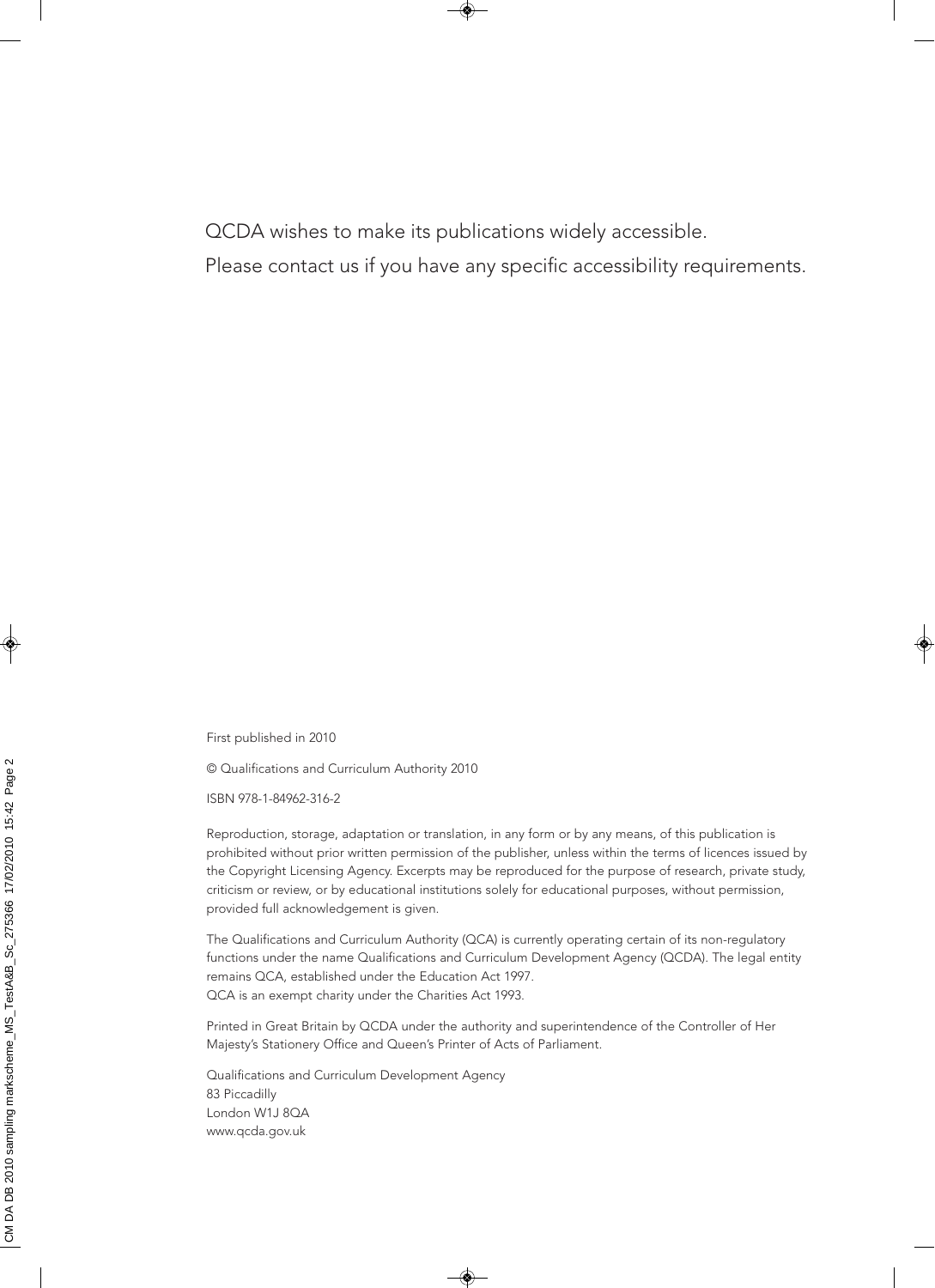### **Marking the science tests**

Following the recommendations of the Expert Group on Assessment the Department of Children, Schools and Families decided to discontinue national curriculum tests in science at key stage 2 and to monitor national standards in science through externally-marked national sampling. The outcomes will be used to monitor national standards in key stage 2 science.

This booklet contains the mark schemes for tests A and B. External markers under contract to QCDA will mark the test papers using the mark schemes in this booklet.

### **General guidance**

### *The structure of the mark schemes*

The marking information for each question is set out in the form of tables. The **'question'** column on the left-hand side of each table provides a quick reference to the question number and question part. The **'mark'** column gives the number of marks available for each question part.

The **'requirements'** column may include three types of information:

- a general statement describing what is required for the award of marks
- examples of specific creditworthy responses demonstrating correct science
- examples of creditworthy responses that are beyond the key stage 2 programme of study.

The **'allowable answers'** column gives examples of allowable creditworthy responses, showing correct science which may not be as clearly expressed.

The **'additional guidance'** column may include different types of information:

- specific responses which are not creditworthy either because information from the question has been rephrased, or because incorrect scientific knowledge is implied
- answers which are insufficient in themselves to gain credit, but are not incorrect science, and would therefore not lose credit if combined with a correct response.

### *Applying the mark schemes*

The mark schemes give scientifically correct answers to each question as well as providing guidance on, and examples of, other answers which are allowable. In cases of alternative wording or where an answer is drawn rather than written, external markers will exercise their professional judgement.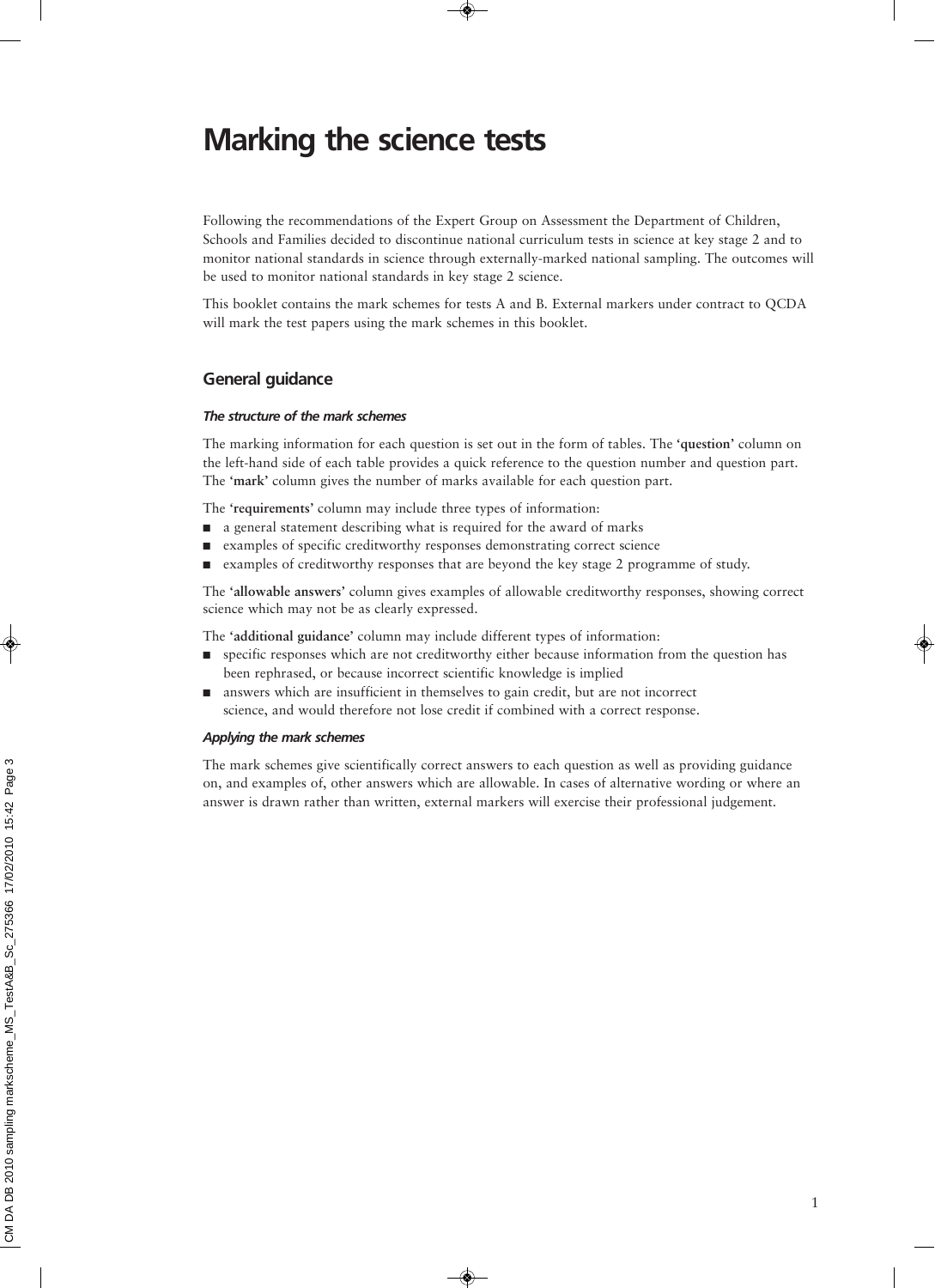In order to ensure consistency of marking, the most frequent queries are listed below, along with the action the marker will take.

| <b>What if?</b>                                                                                                                 | <b>Marking procedure</b>                                                                                                                                                                                                                                                                                                                                                                                                                                                                                                                                                                                                               |
|---------------------------------------------------------------------------------------------------------------------------------|----------------------------------------------------------------------------------------------------------------------------------------------------------------------------------------------------------------------------------------------------------------------------------------------------------------------------------------------------------------------------------------------------------------------------------------------------------------------------------------------------------------------------------------------------------------------------------------------------------------------------------------|
| The pupil gives two or more<br>responses to a particular<br>question part.                                                      | a) If a pupil qualifies a scientifically correct answer with a scientifically incorrect<br>statement, no mark will be awarded for that question part.<br>b) If a pupil qualifies a scientifically correct answer with an incorrect statement<br>which is not relevant to the context of the question, the latter response is<br>regarded as 'neutral' and the mark will be awarded.                                                                                                                                                                                                                                                    |
| The pupil has not used ticks<br>to indicate the correct<br>response in a multiple-choice<br>question.                           | Any unambiguous positive indication of the correct answer will be accepted. Ticks<br>take precedence over any other form of response. Therefore, when ticks and any<br>other sort of response are given together, the boxes with ticks will be assumed to be<br>the pupil's response. If the correct boxes are left blank, no marks will be awarded.                                                                                                                                                                                                                                                                                   |
| The pupil ticks more than the<br>required number of boxes.                                                                      | One mark will be deducted for each incorrect answer.<br>Negative marks will not be awarded.                                                                                                                                                                                                                                                                                                                                                                                                                                                                                                                                            |
| In a planning question, no<br>answer is given in the expected<br>place, but the correct answer<br>is given in the drafting box. | Where a pupil has shown understanding of the question, the mark(s) will be given.                                                                                                                                                                                                                                                                                                                                                                                                                                                                                                                                                      |
| The pupil misspells a word.                                                                                                     | a) If it is clear that the pupil has made a simple error, eg 'tow' for 'two' or 'son' for<br>'sun', then the incorrect spelling will be accepted and the mark awarded.<br>b) If a pupil misspells a word copied from the text of the question or from a<br>selection given, and the new word does not have any inappropriate meaning,<br>the incorrect spelling will be accepted and the mark awarded.<br>c) If specific scientific vocabulary is required in the answer, a creditworthy<br>misspelling must be a phonetic equivalent of the required word, with the major<br>syllables of the correct word represented in the answer. |

### *Recording marks awarded*

In the margin, alongside each question part, there is a mark box for each question part. Depending on the type of response made to each part of each question by the pupil, the external marker will put one of the following into each box:

- **1** for an acceptable/allowable response
- **0** for an incorrect response
- **–** if no response is made.

The number of marks gained on each double page will be written in the box at the bottom of the right-hand page. The total number of marks gained on each paper will be recorded on the front of the test paper.

Each paper has 40 marks available.

The 2010 key stage 2 science tests and mark schemes were developed by the National Foundation for Educational Research (NFER) on behalf of QCDA.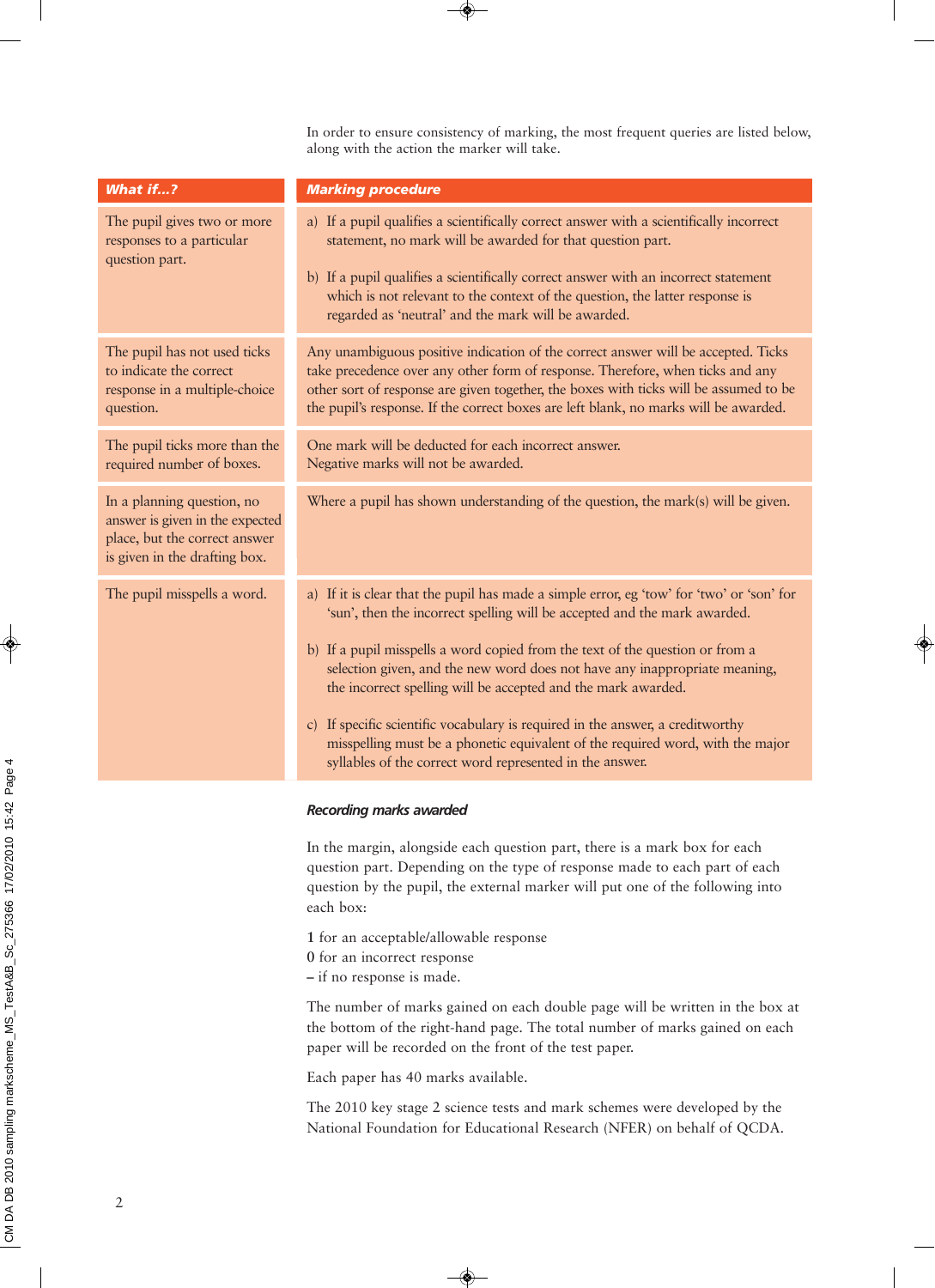**[Blank page]**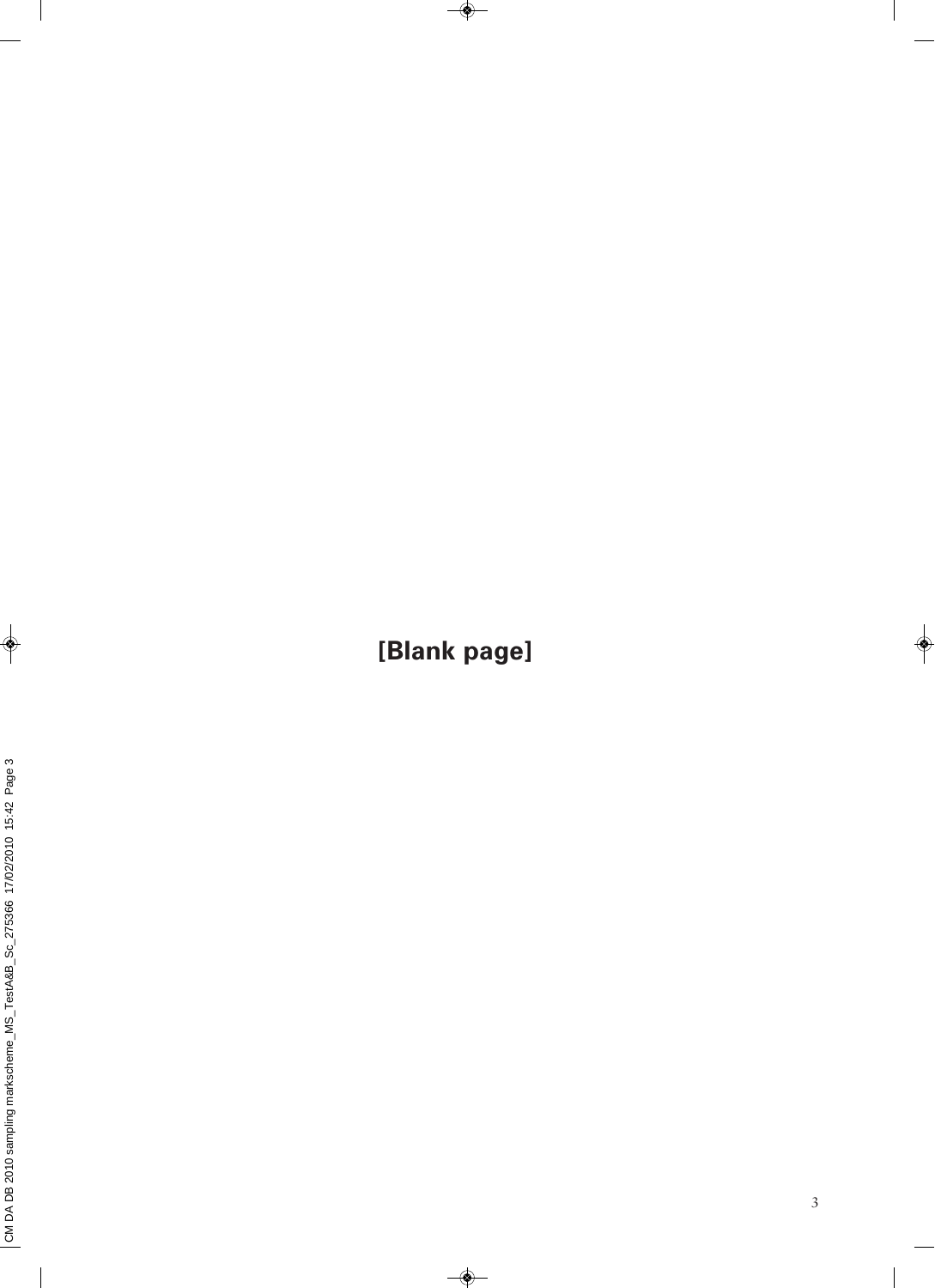| ١<br>ı<br>ı<br>i |
|------------------|
| ı<br>۰<br>۹      |
| i<br>ı<br>I<br>E |
| Í                |
|                  |

| <b>Additional guidance</b> | Do not give credit for an insufficient response:<br>liter.                             |                                                                                                                                                                                                                                                                      | that does not clearly imply the mud remains in<br>Do not give credit for an insufficient response<br>Do not give credit for an insufficient response<br>it filters the mud from the water [given].<br>indicating the funnel separates the mixture:<br>the filter or the water goes through:<br>the mud stays in the funnel.<br>there are holes in the filter<br>it filters it<br>П       | that states people may develop an inappropriate<br>that does not make the link to infecting people:<br>Do not give credit for an insufficient response<br>Do not give credit for an insufficient response<br>there are germs/bacteria in the water.<br>micro-organisms are dangerous<br>they might/would die<br>they will get cancer.<br>medical condition: |
|----------------------------|----------------------------------------------------------------------------------------|----------------------------------------------------------------------------------------------------------------------------------------------------------------------------------------------------------------------------------------------------------------------|------------------------------------------------------------------------------------------------------------------------------------------------------------------------------------------------------------------------------------------------------------------------------------------------------------------------------------------------------------------------------------------|-------------------------------------------------------------------------------------------------------------------------------------------------------------------------------------------------------------------------------------------------------------------------------------------------------------------------------------------------------------|
| Allowable answers          | ONE mark may be awarded for:<br>(tea) strainer<br>(fishing) net<br>colander.<br>Г<br>П |                                                                                                                                                                                                                                                                      | ONE mark may be awarded for a response<br>the water goes through (the holes in<br>which describes what happens to either<br>the mud is too big for the holes.<br>the mud is trapped in the filter<br>the mud or the water:<br>the filter)<br>П                                                                                                                                           | they could be harmed/(food) poisoned<br>they could catch germs/viruses/<br>ONE mark may be awarded for:<br>bacteria/bugs.<br>n<br>П                                                                                                                                                                                                                         |
| Requirements               | Award ONE mark for:<br>sieve.                                                          | $\begin{tabular}{ c c } \hline \textbf{True} \\ \hline \end{tabular}$<br>False<br>Award ONE mark for correctly classifying<br>adapted to live in the stream<br>so the animals do not get<br>because the animals are<br>eaten by predators<br><b>both</b> statements: | only the water goes through the paper<br>of (insoluble) mud in the water will not fit<br>Award ONE mark for explaining that bits<br>the filter collects the big particles and<br>insoluble bits (of soil) are left on the<br>through the filter but the water flows<br>filter paper, the rest goes through<br>ets the smaller ones through.<br>and any mud is left behind<br>through it: | Award ONE mark for indicating that the<br>micro-organisms could make people ill:<br>they could catch a disease.<br>they could get sick/ill<br>Ē                                                                                                                                                                                                             |
| <b>Mark</b>                | 1 <sub>m</sub>                                                                         | 1 <sub>m</sub>                                                                                                                                                                                                                                                       | 1 <sub>m</sub>                                                                                                                                                                                                                                                                                                                                                                           | 1 <sub>m</sub>                                                                                                                                                                                                                                                                                                                                              |
| Question                   | 1/2c<br>$\mathcal{I}_{\mathcal{A}}$                                                    | 2/5a<br>1 <sub>b</sub>                                                                                                                                                                                                                                               | $3/3c$ , $b$<br>1c                                                                                                                                                                                                                                                                                                                                                                       | 2/5f<br>$\overline{1d}$                                                                                                                                                                                                                                                                                                                                     |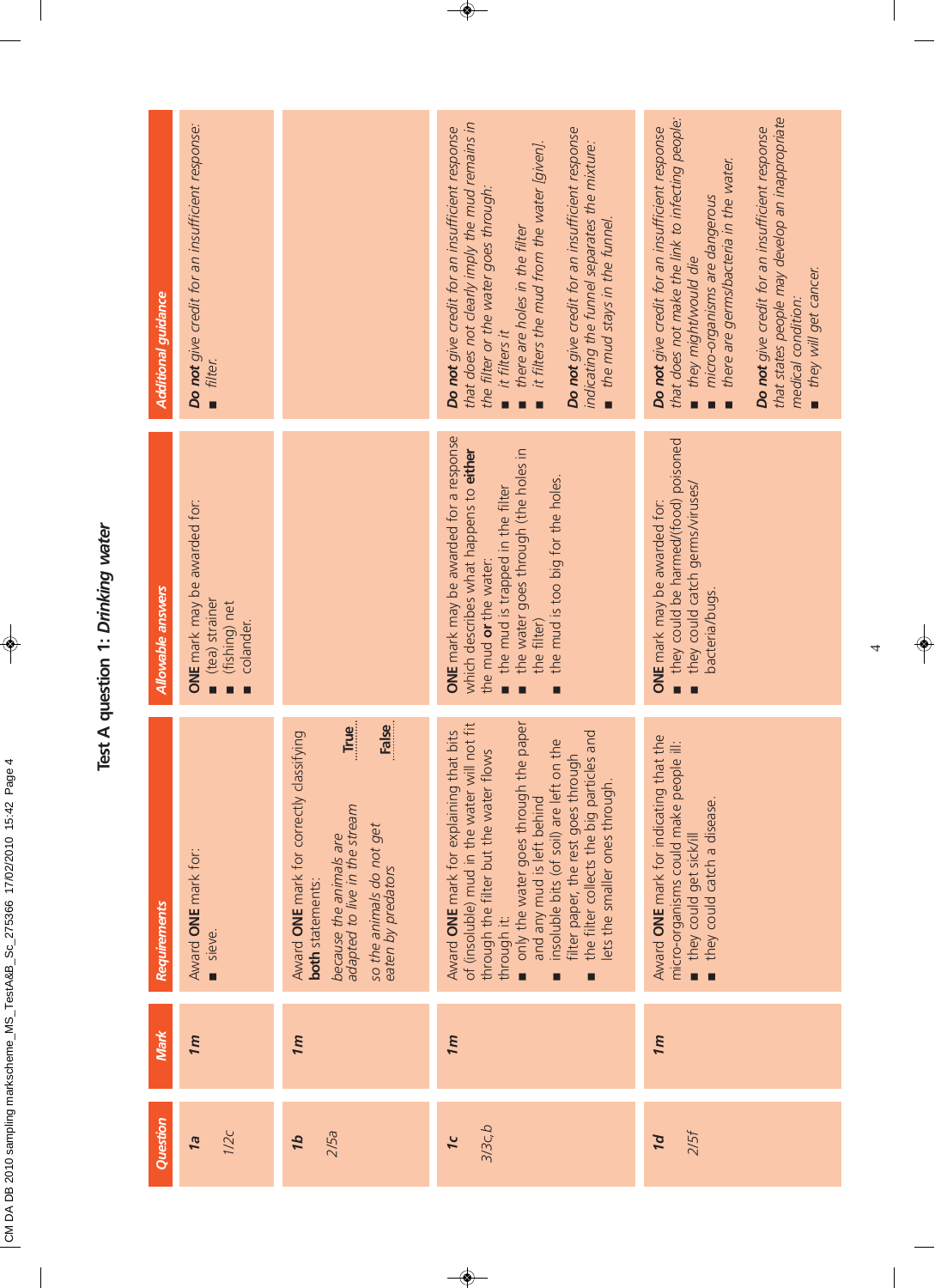Test A question 1: Drinking water (continued) **Test A question 1:** *Drinking water (continued)*

| <b>Additional guidance</b> |                                                                    |                                                                                                                                          |
|----------------------------|--------------------------------------------------------------------|------------------------------------------------------------------------------------------------------------------------------------------|
| Allowable answers          |                                                                    |                                                                                                                                          |
| <b>Requirements</b>        | Hang it over a <sub>U</sub><br>×.<br>Award ONE mark for:<br>.<br>. | $\begin{array}{ccc}\n\bullet & \bullet & \bullet & \bullet \\ \bullet & \bullet & \bullet & \bullet\n\end{array}$<br>Award ONE mark for: |
| <b>Mark</b>                | 1 <sub>m</sub>                                                     | 1 <sub>m</sub>                                                                                                                           |
| Question                   | 1/2c<br>1e                                                         | 3/2d<br>T۴                                                                                                                               |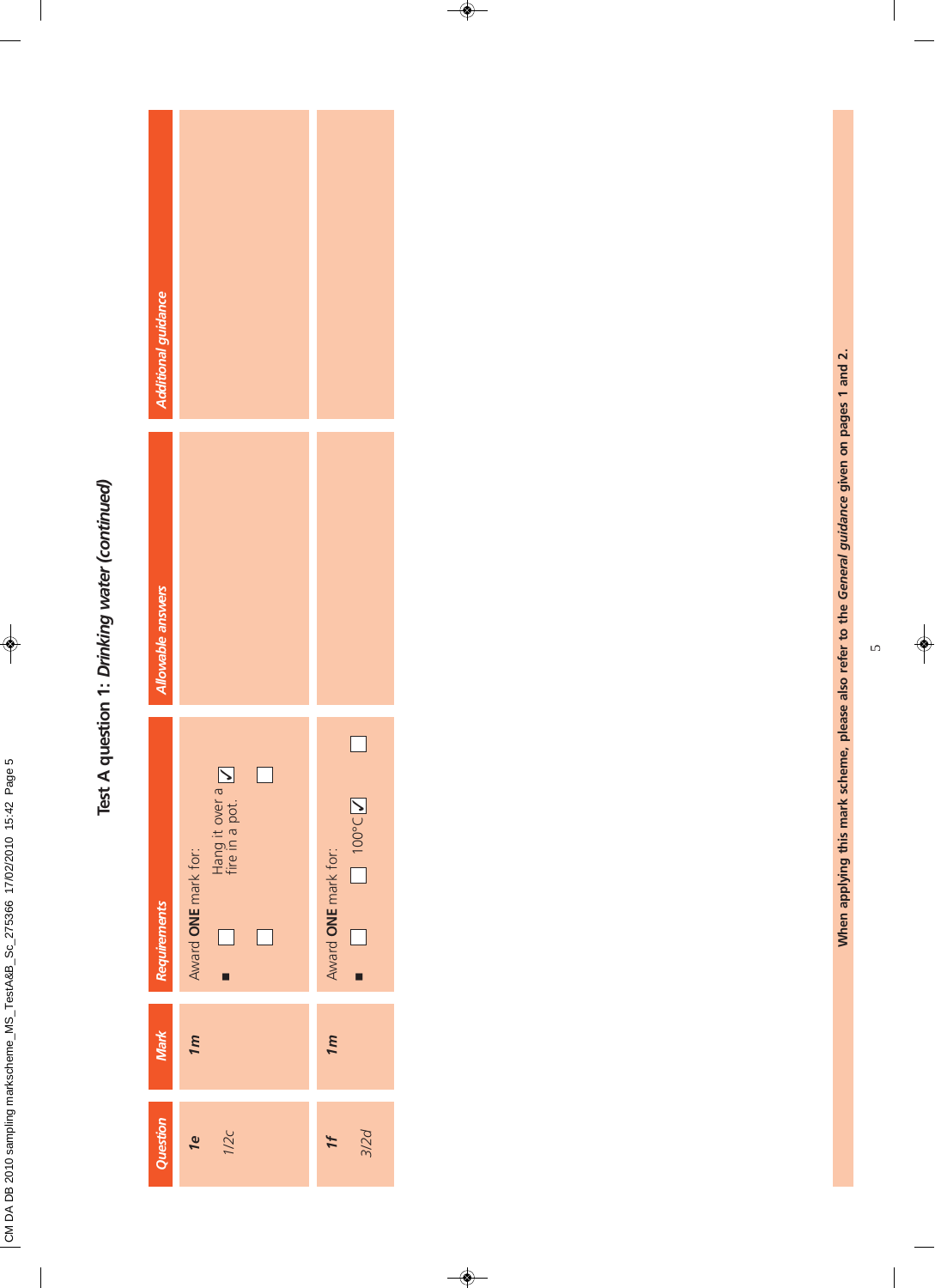Test A question 2: Circuit **Test A question 2:** *Circuit*

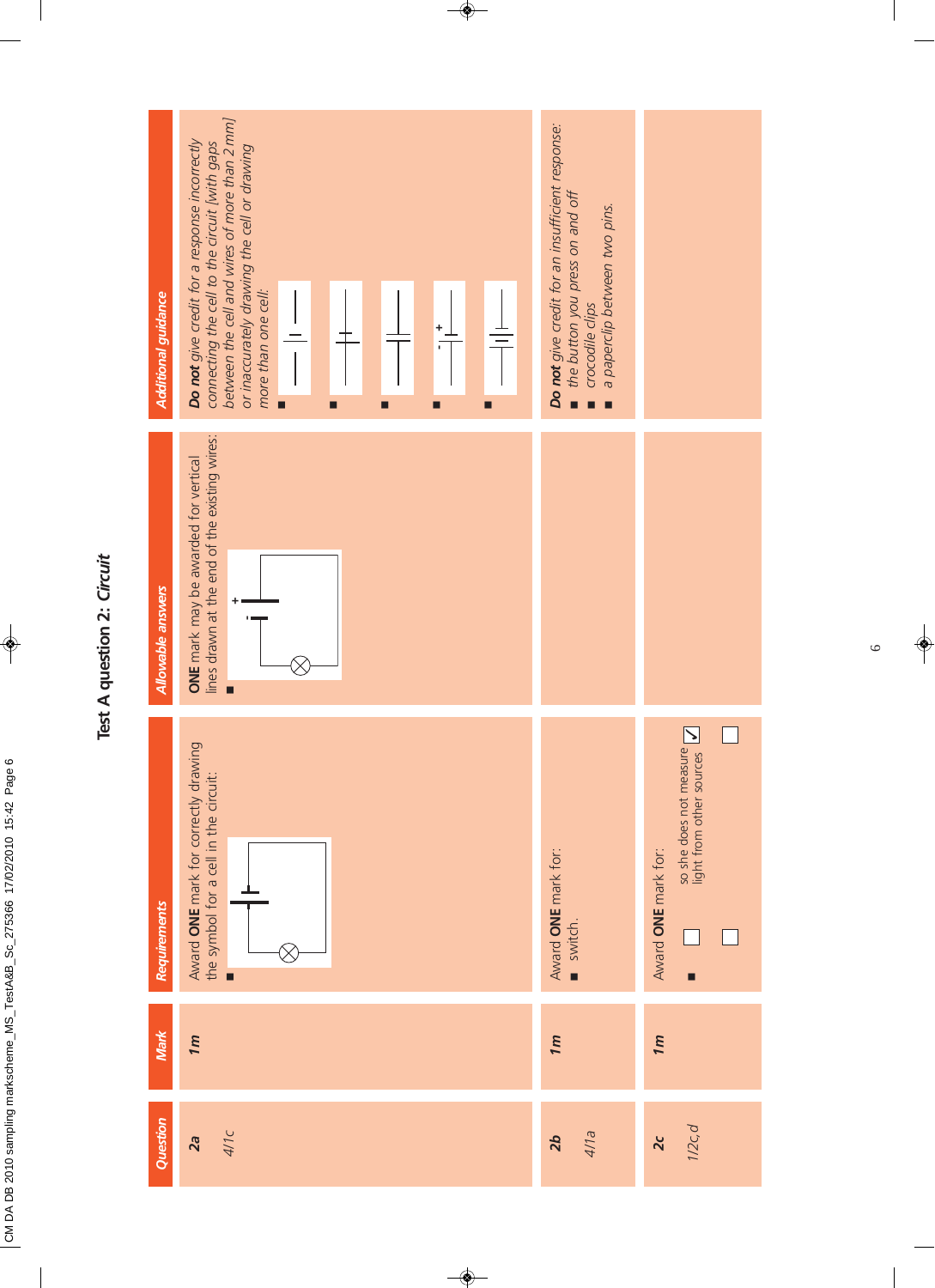# Test A question 2: Circuit (continued) **Test A question 2:** *Circuit (continued)*

| Question   | <b>Mark</b>    | <b>Requirements</b>                                                                               |                                     |          |                      | Allowable answers | <b>Additional guidance</b> |
|------------|----------------|---------------------------------------------------------------------------------------------------|-------------------------------------|----------|----------------------|-------------------|----------------------------|
| 4/1b<br>2d | 2 <sub>m</sub> | Award TWO marks for correctly completing<br>all four rows of the table as shown:                  |                                     |          |                      |                   |                            |
|            |                | Object<br>used                                                                                    | will be will not<br>dimmer. change. | The bulb | will be<br>brighter. |                   |                            |
|            | ð              | copper wire                                                                                       |                                     |          |                      |                   |                            |
|            |                | a motor                                                                                           |                                     |          |                      |                   |                            |
|            |                | another cell                                                                                      |                                     |          |                      |                   |                            |
|            |                | another bulb                                                                                      |                                     |          |                      |                   |                            |
|            | 1 <sub>m</sub> | If you are unable to award two marks<br>award ONE mark for any three rows<br>completed correctly. |                                     |          |                      |                   |                            |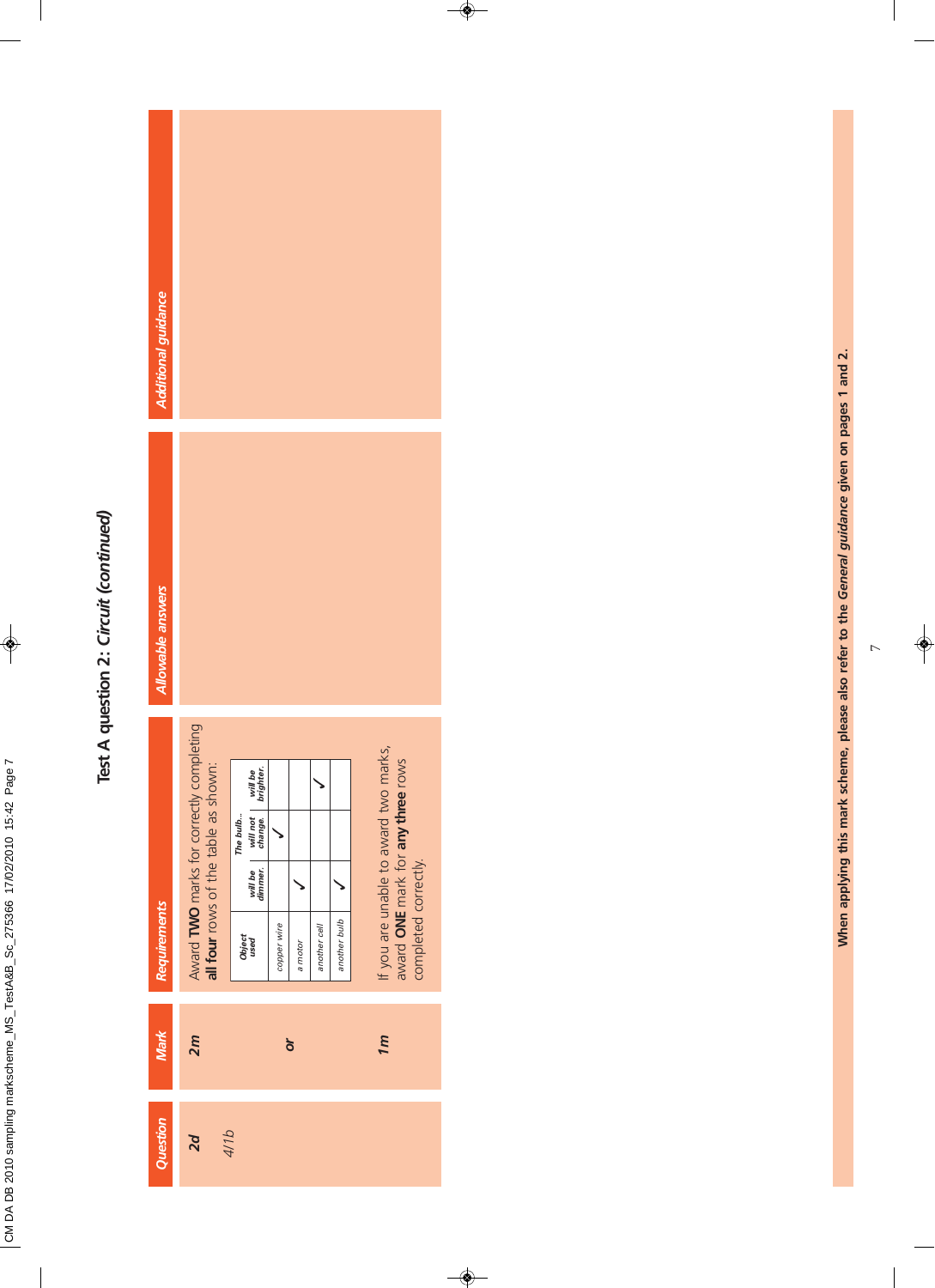| Question           | <b>Mark</b>    | Requirements                                                                                                                                                                                                                                                | Allowable answers                                                                                                                                             | <b>Additional guidance</b>                                                                                                                                                                                                                                                                                                                     |
|--------------------|----------------|-------------------------------------------------------------------------------------------------------------------------------------------------------------------------------------------------------------------------------------------------------------|---------------------------------------------------------------------------------------------------------------------------------------------------------------|------------------------------------------------------------------------------------------------------------------------------------------------------------------------------------------------------------------------------------------------------------------------------------------------------------------------------------------------|
| 1/2d<br>3a         | 1 <sub>m</sub> | Award ONE mark for a response indicating<br>the volume of water is being changed:<br>how much water there is in the<br>the amount/volume of water<br>saucepan.                                                                                              | each time they did the test they added<br><b>ONE</b> mark may be awarded for:<br>height/depth/level of water<br>more water to the pan.<br>length of water     | Do not give credit for a response that includes<br>Do not give credit for an insufficient response:<br>$\blacksquare$ the water (in the saucepans) [ambiguous –<br>incorrect science where either the dependent<br>may refer to temperature or type).<br>method used to heat the water.<br>or the control variables are given:<br>time/minutes |
| 1/2c<br>3b         | $\mathbf{m}$   | Award ONE mark for an appropriate piece<br>of equipment for measuring temperature:<br>temperature sensor.<br>thermometer                                                                                                                                    | ONE mark may be awarded for:<br>neat sensor.                                                                                                                  | Do not give credit for an insufficient response:<br>sensor.<br>Ë                                                                                                                                                                                                                                                                               |
| 1/2e<br>3/1b<br>3c | $\mathfrak{m}$ | Award ONE mark for an indication that it<br>will stop her getting burnt or that it wil<br>heat will not go through the wood<br>wood is not a (thermal) conductor<br>it stops her burning her fingers<br>wood is a (thermal) insulator.<br>not conduct heat: | if it was metal it would burn her/heat<br><b>ONE</b> mark may be awarded for:<br><b>ONE</b> mark may be awarded for:<br>t will not get hot.<br>the handle up. | Do not give credit for an insufficient response:<br>Do not give credit for a response that includes<br>If it was plastic it would melt.<br>wood does not burn.<br>incorrect science:                                                                                                                                                           |

# Test A question 3: Heating water **Test A question 3:** *Heating water*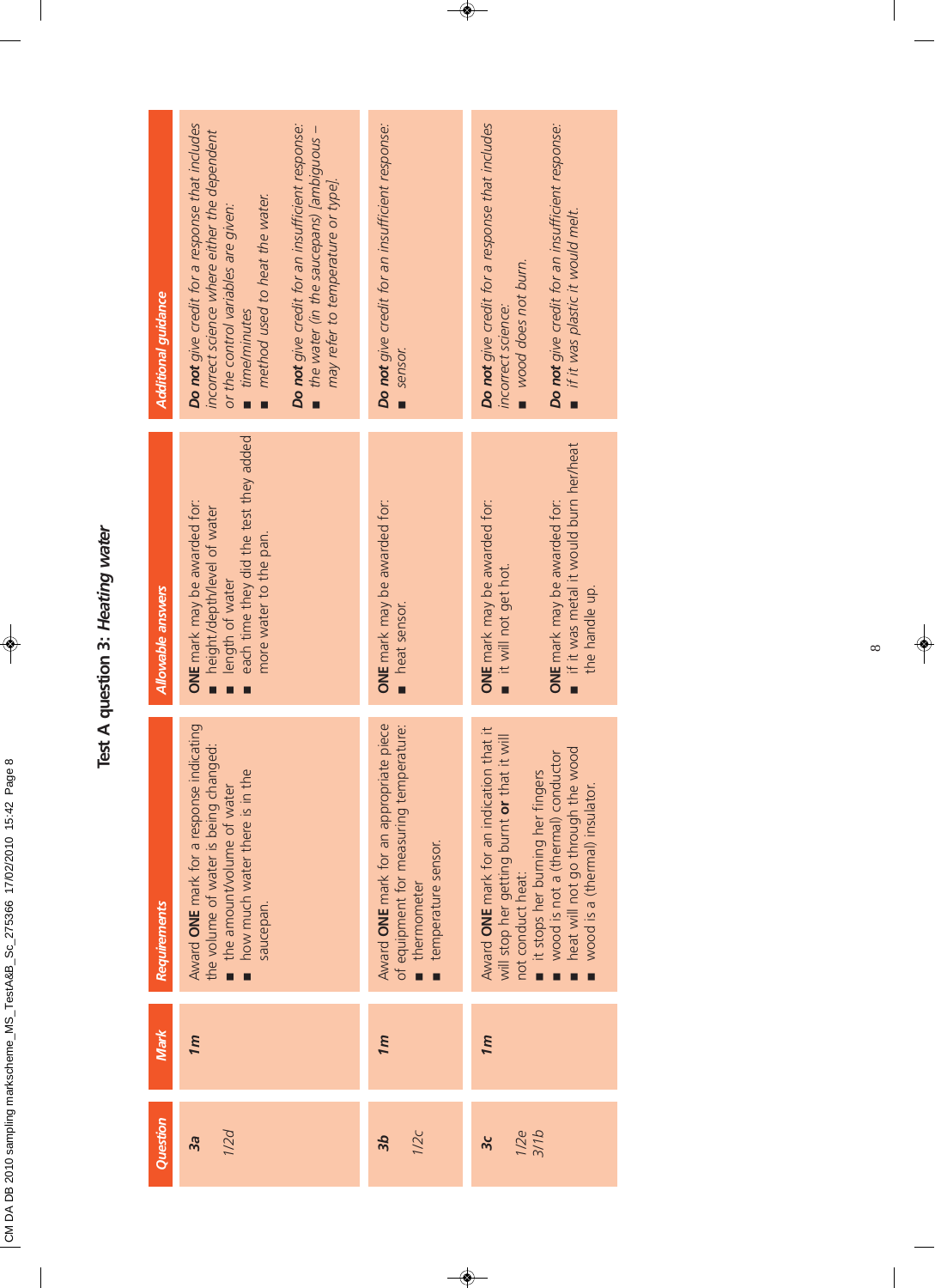| <b>Additional guidance</b> | <b>because some were at different temperatures</b><br>which does not refer to temperature or use the<br>Do not give credit for a response that includes<br>Do not give credit for an insufficient response<br>Do not give credit for an insufficient response<br>comparing all pans but not specifically at the<br>she used different amounts of water.<br>the pans did not have the same heat<br>the temperatures were not the same<br>they were heated for different times<br>$\blacksquare$ A is at 20 and B and C are at 10.<br>A was more than pans B and C<br>incorrect science:<br>A was hotter.<br>to the others<br>unit °C:<br>start:<br>П |                                                                                                                                                                                                                                                                                          |
|----------------------------|-----------------------------------------------------------------------------------------------------------------------------------------------------------------------------------------------------------------------------------------------------------------------------------------------------------------------------------------------------------------------------------------------------------------------------------------------------------------------------------------------------------------------------------------------------------------------------------------------------------------------------------------------------|------------------------------------------------------------------------------------------------------------------------------------------------------------------------------------------------------------------------------------------------------------------------------------------|
| Allowable answers          | A is at 20°C and B and C are at 10°C.<br>the water in saucepan A should have<br>saucepans B and C started at 10°C<br>the water in saucepan A started at<br><b>ONE</b> mark may be awarded for:<br>been at 10°C<br>$20^{\circ}$ C<br>i.<br>□<br>□<br>□                                                                                                                                                                                                                                                                                                                                                                                               | ONE mark may be awarded for times that<br>43, including decimals/fractions<br>60, including decimals/fractions<br>greater than 57 and less than<br>greater than 40 and less than<br>Time to reach 50°C (seconds)<br>fall within the given ranges:<br>8<br><b>Saucepan</b><br>4<br>В<br>C |
| Requirements               | the starting temperature of the water was<br>hot<br>Award ONE mark for an indication that<br>saucepan A started higher than the<br>the water in saucepan A was too<br>not the same in all of the saucepans:<br>they did not all start at the same<br>the temperature of the water in<br>at the beginning<br>other saucepans<br>temperature.<br>▉                                                                                                                                                                                                                                                                                                    | Award ONE mark for both times correct:<br>Time to reach<br>50°C (seconds)<br>89<br>$\overline{a}$<br>59<br><b>Saucepan</b><br>4<br>C<br>В                                                                                                                                                |
| <b>Mark</b>                | 1 <sub>m</sub>                                                                                                                                                                                                                                                                                                                                                                                                                                                                                                                                                                                                                                      | 1 <sub>m</sub>                                                                                                                                                                                                                                                                           |
| Question                   | 1/2m<br>3d                                                                                                                                                                                                                                                                                                                                                                                                                                                                                                                                                                                                                                          | 1/2i,h<br>3e                                                                                                                                                                                                                                                                             |

**Test A question 3:** *Heating water (continued)*

Test A question 3: Heating water (continued)

When applying this mark scheme, please also refer to the General guidance given on pages 1 and 2. **When applying this mark scheme, please also refer to the** *General guidance* **given on pages 1 and 2.**

ī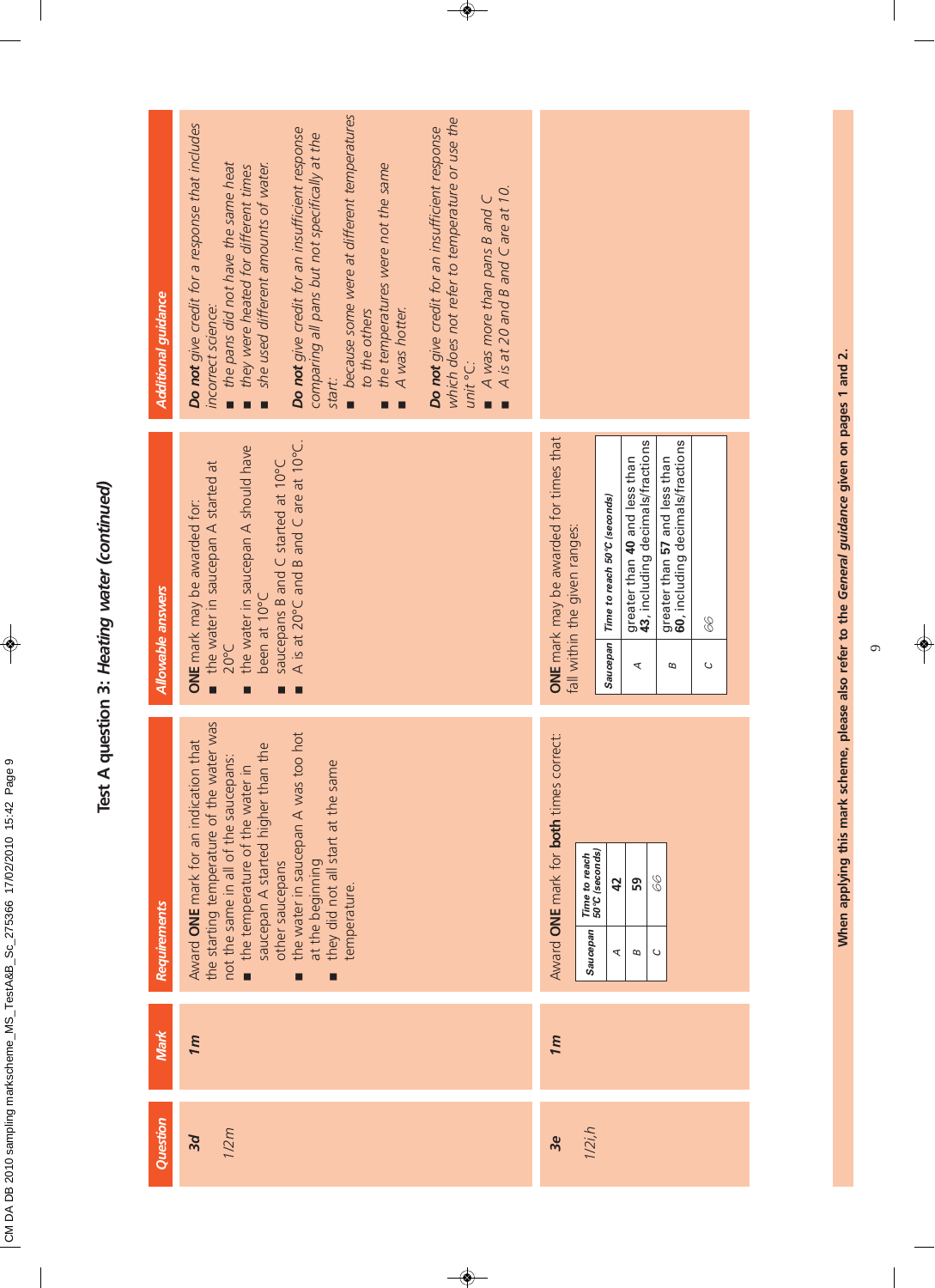| Question      | <b>Mark</b>    | Requirements                                                                                                                                                          | Allowable answers                                                                                                                                                                                                                          | <b>Additional guidance</b>                                                                                                                                                                                                                                                                                                                                                                                              |
|---------------|----------------|-----------------------------------------------------------------------------------------------------------------------------------------------------------------------|--------------------------------------------------------------------------------------------------------------------------------------------------------------------------------------------------------------------------------------------|-------------------------------------------------------------------------------------------------------------------------------------------------------------------------------------------------------------------------------------------------------------------------------------------------------------------------------------------------------------------------------------------------------------------------|
| 2/4b<br>4a i  | 1 <sub>m</sub> | Award ONE mark for a feature of the duck<br>and the swan that is similar:<br>body shape<br>feathers<br>wings.<br>beak                                                 | ONE mark may be awarded for a response<br>ONE mark may be awarded for:<br>the duck and swan can fly.<br>identifying similar behaviours:<br>they are both birds.                                                                            | Do not give credit for an insufficient response<br>giving a feature that is common to all three<br>they can swim.<br>legs/eyes/head<br>webbed feet<br>animals:                                                                                                                                                                                                                                                          |
| 4a ii<br>2/4b | 1 <sub>m</sub> | Award ONE mark for a feature of the duck<br>and the swan that is <b>not</b> similar:<br>the colour of the feathers<br>the length of the neck<br>the size of the bird. | a feature of one bird that is different from<br><b>ONE</b> mark may be awarded for identifying<br>ONE mark may be awarded for:<br>has it got a long neck?<br>the swan is white<br>white feathers.<br>the other:<br>colour<br>neck.<br>size | which puts the duck and the swan in the same<br>Do not give credit for an insufficient response<br>Do not give credit for an insufficient response<br>repeating a feature already given in part 4ai<br>they both have long necks and frogs do<br>giving a feature that is common to both a<br>long necks [part 4aii].<br>swan and a duck:<br>not [part 4ai]<br>webbed feet<br>body shape<br>feathers.<br>beak<br>group: |
| 2/4c<br>4,6   | 1 <sub>m</sub> | to help identify<br>different ducks<br>Award ONE mark for:<br>i.                                                                                                      |                                                                                                                                                                                                                                            |                                                                                                                                                                                                                                                                                                                                                                                                                         |

## Test A question 4: River wildlife **Test A question 4:** *River wildlife*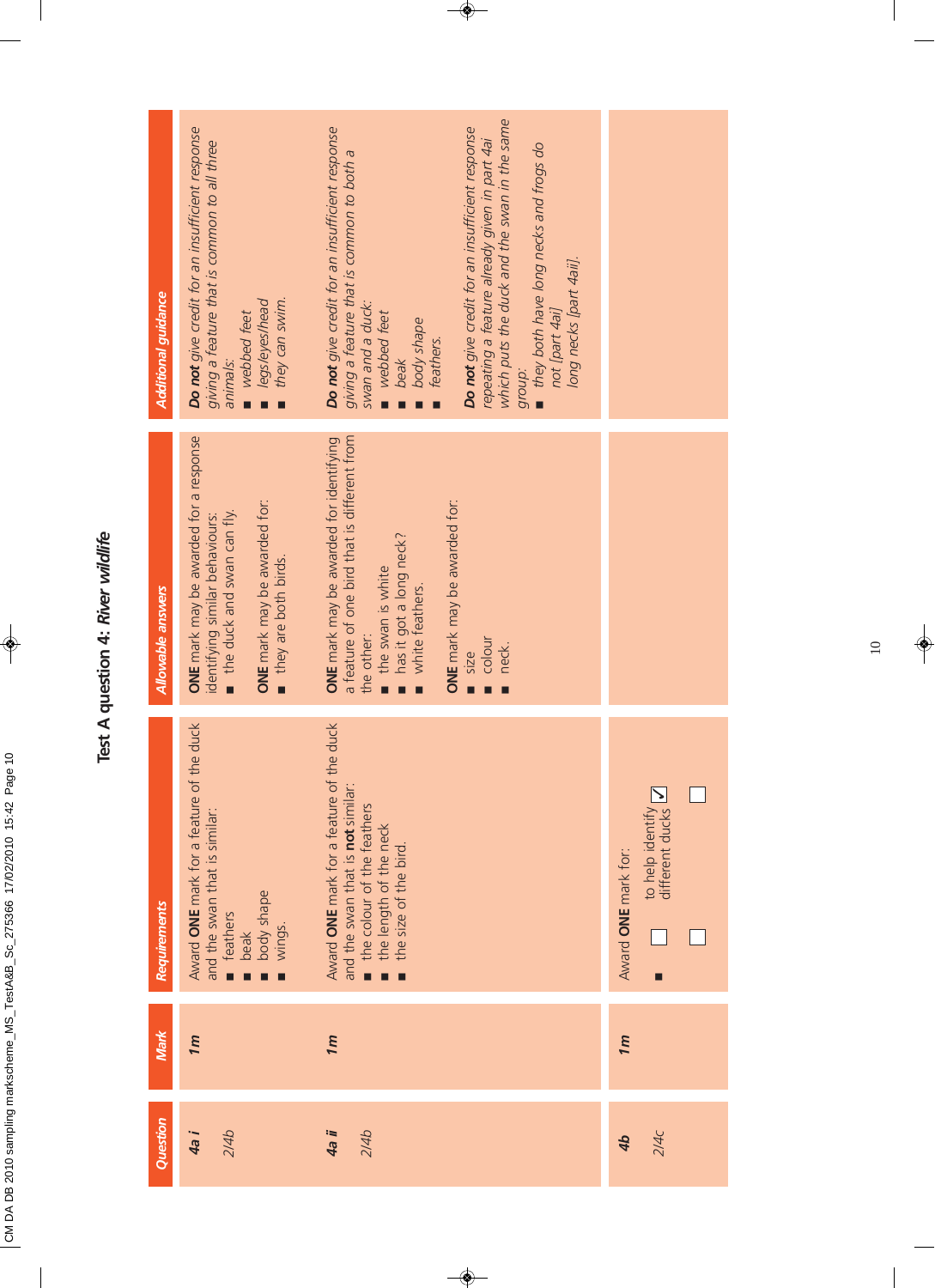# Test A question 4: River wildlife (continued) **Test A question 4:** *River wildlife (continued)*

| <b>Additional guidance</b> |                                                                           |                                                                                                                   |                                                                                                                                                            |
|----------------------------|---------------------------------------------------------------------------|-------------------------------------------------------------------------------------------------------------------|------------------------------------------------------------------------------------------------------------------------------------------------------------|
| Allowable answers          |                                                                           |                                                                                                                   |                                                                                                                                                            |
| Requirements               | Award TWO marks for both:<br>[given in either order].<br>coot and moorhen | <b>ONE</b> mark may be awarded for any one<br>If you are unable to award two marks,<br>bird correctly identified. | Award <b>ONE</b> mark for an indication of the colours of <b>both</b> the wings <b>and</b> the beak:<br>The wings are (mostly) grey<br>The beak is yellow. |
| <b>Mark</b>                | 2m<br>ð                                                                   | $\mathbf{m}$                                                                                                      | 1 <sub>m</sub>                                                                                                                                             |
| Question                   | 2/4a<br>4c                                                                |                                                                                                                   | 2/4a<br>4d                                                                                                                                                 |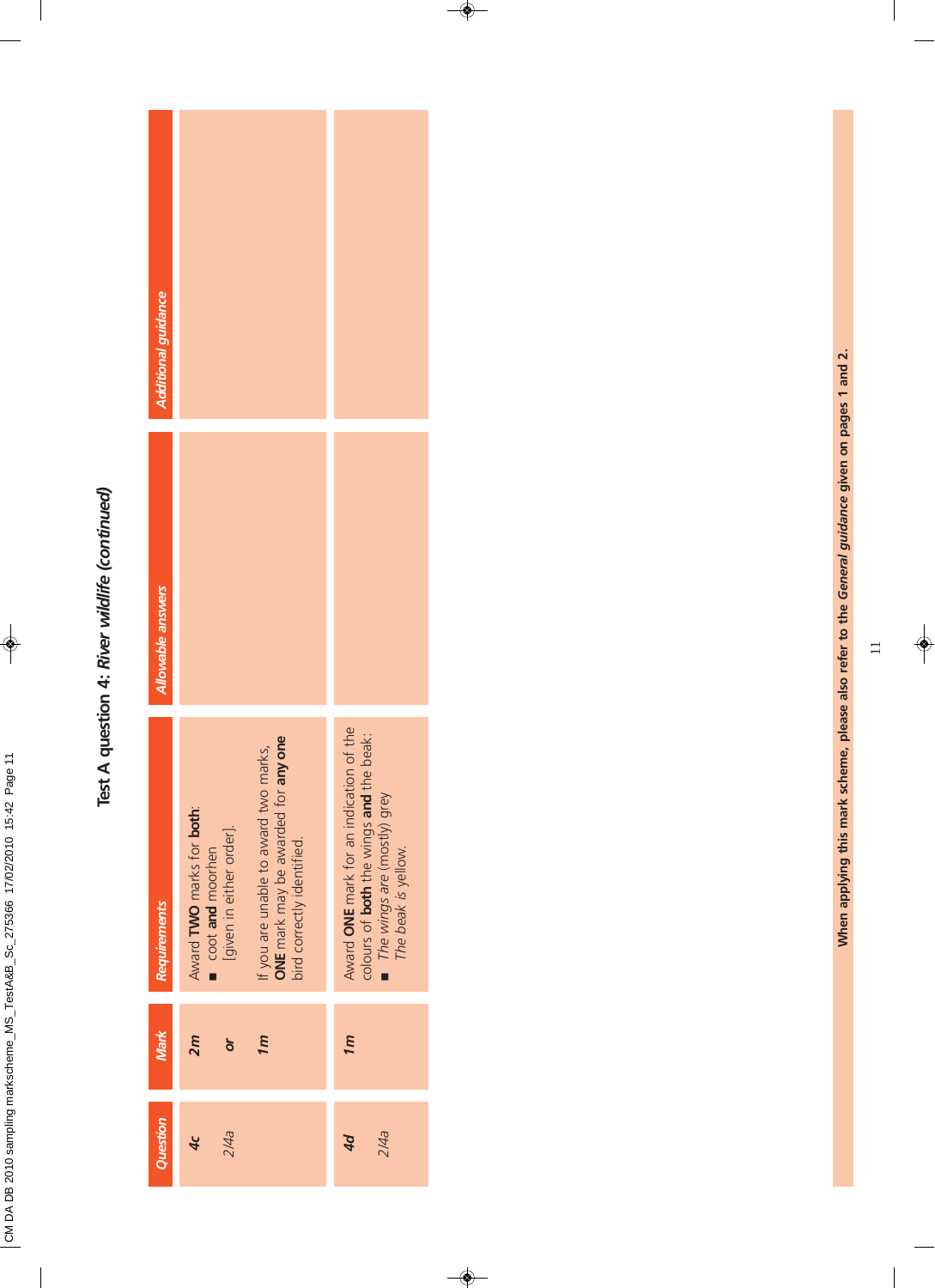| I      |
|--------|
| ı<br>ı |
| ı      |
|        |
|        |

| <b>Additional guidance</b> | Do not give credit for a response that includes<br>Do not give credit for a response that includes<br>incorrect science where the arrow is pointing<br>incorrect science where the arrow is pointing<br>downwards.<br>horizontally. |                                                             |                                                                                                                                                                                                                                                                                                                                                                                                                        |
|----------------------------|-------------------------------------------------------------------------------------------------------------------------------------------------------------------------------------------------------------------------------------|-------------------------------------------------------------|------------------------------------------------------------------------------------------------------------------------------------------------------------------------------------------------------------------------------------------------------------------------------------------------------------------------------------------------------------------------------------------------------------------------|
| Allowable answers          | ONE mark may be awarded for more than<br><b>ONE</b> mark may be awarded for an arrow<br>that is within 45° of the vertical.<br>one creditworthy arrow drawn.                                                                        |                                                             |                                                                                                                                                                                                                                                                                                                                                                                                                        |
| Requirements               | Award ONE mark for an arrow pointing<br>upwards anywhere on the diagram:<br>□                                                                                                                                                       | <u>&gt;</u><br>has the largest base.<br>Award ONE mark for: | $T^{\text{true}}$<br>False<br>False<br>Award TWO marks for correctly classifying<br>award ONE mark for any two statements<br>If you are unable to award two marks,<br>Ŧ,<br>there was less gravity pulling down<br>there was a bigger force from the<br>Compared with the other boats<br>water stopping boat 3 sinking.<br>boat 3 was more waterproof.<br>all three statements:<br>correctly classified.<br>on boat 3. |
| <b>Mark</b>                | 1m                                                                                                                                                                                                                                  | 1 <sub>m</sub>                                              | 1 <sub>m</sub><br>2m<br>ð                                                                                                                                                                                                                                                                                                                                                                                              |
| Question                   | 4/2e<br>5а                                                                                                                                                                                                                          | 4/2d<br>1/21<br>5b                                          | 4/2b<br>1/2j<br>56                                                                                                                                                                                                                                                                                                                                                                                                     |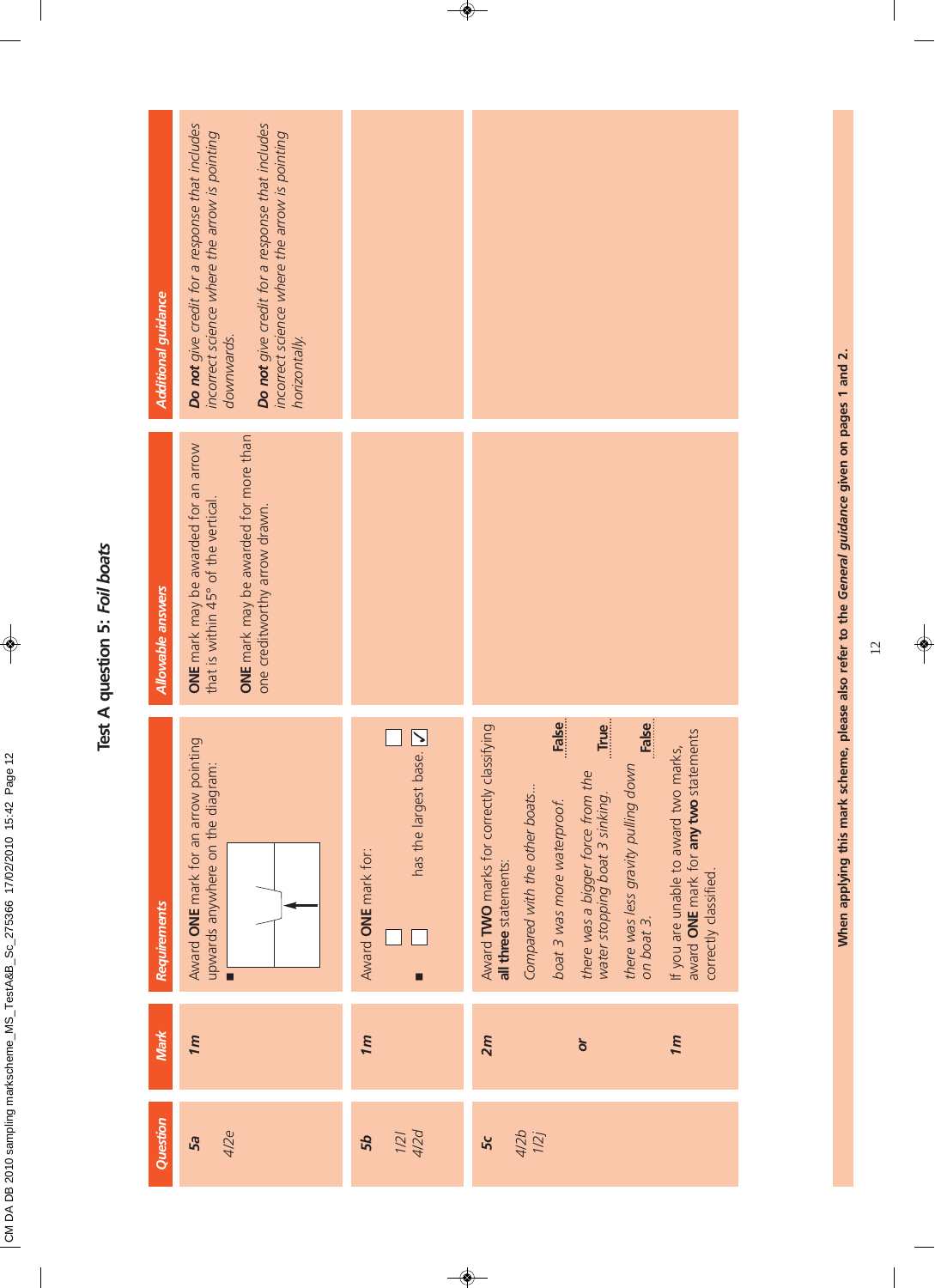Test A question 6: Model sheep **Test A question 6:** *Model sheep*

| <b>Additional guidance</b> | Do not give credit for an insufficient response:<br>it has disappeared<br>it is transparent.<br>ä                                                                                                                                                                            |                                         | suggesting that the solid has been used up, but<br>without indicating the liquid has been used up:<br>the liquid evaporated/soaked into the sheep.<br>Do not give credit for an insufficient response<br>Do not give credit for an insufficient response<br>where the subject of the answer is not clear:<br>stating evaporation/absorption is occurring<br>it has all gone<br>it dried up. |                                    |
|----------------------------|------------------------------------------------------------------------------------------------------------------------------------------------------------------------------------------------------------------------------------------------------------------------------|-----------------------------------------|---------------------------------------------------------------------------------------------------------------------------------------------------------------------------------------------------------------------------------------------------------------------------------------------------------------------------------------------------------------------------------------------|------------------------------------|
| <b>Allowable answers</b>   |                                                                                                                                                                                                                                                                              |                                         | ■ it has no more water to absorb<br>all the solid has been used up.<br><b>ONE</b> mark may be awarded for:                                                                                                                                                                                                                                                                                  |                                    |
| Requirements               | goes beyond the key stage 2 programme<br>that<br>Award ONE mark for a response stating<br><u>َي</u><br>of study, indicating that the solid<br>Give credit for a correct response<br>soluble or forms a solution.<br>the solid dissolved:<br>thas dissolved.<br>$\frac{1}{2}$ | absorbent V<br>Award ONE mark for:<br>□ | Award ONE mark for an indication that all<br>all the special liquid has been absorbed<br>the liquid has evaporated or that there is<br>the water has all evaporated<br>there is no liquid in the pot<br>nto the cardboard sheep.<br>no liquid in the pot:<br>п<br>П                                                                                                                         | Salt 7<br>Award ONE mark for:<br>□ |
| <b>Mark</b>                | 1m                                                                                                                                                                                                                                                                           | 1 <sub>m</sub>                          | 1 <sub>m</sub>                                                                                                                                                                                                                                                                                                                                                                              | 1 <sub>m</sub>                     |
| Question                   | 3/3b<br>3/2a<br>6a                                                                                                                                                                                                                                                           | 3/1a<br><b>6b</b>                       | 1/1a<br>1/21<br>6c                                                                                                                                                                                                                                                                                                                                                                          | 3/2a<br>6d                         |

When applying this mark scheme, please also refer to the General guidance given on pages 1 and 2. **When applying this mark scheme, please also refer to the** *General guidance* **given on pages 1 and 2.**

13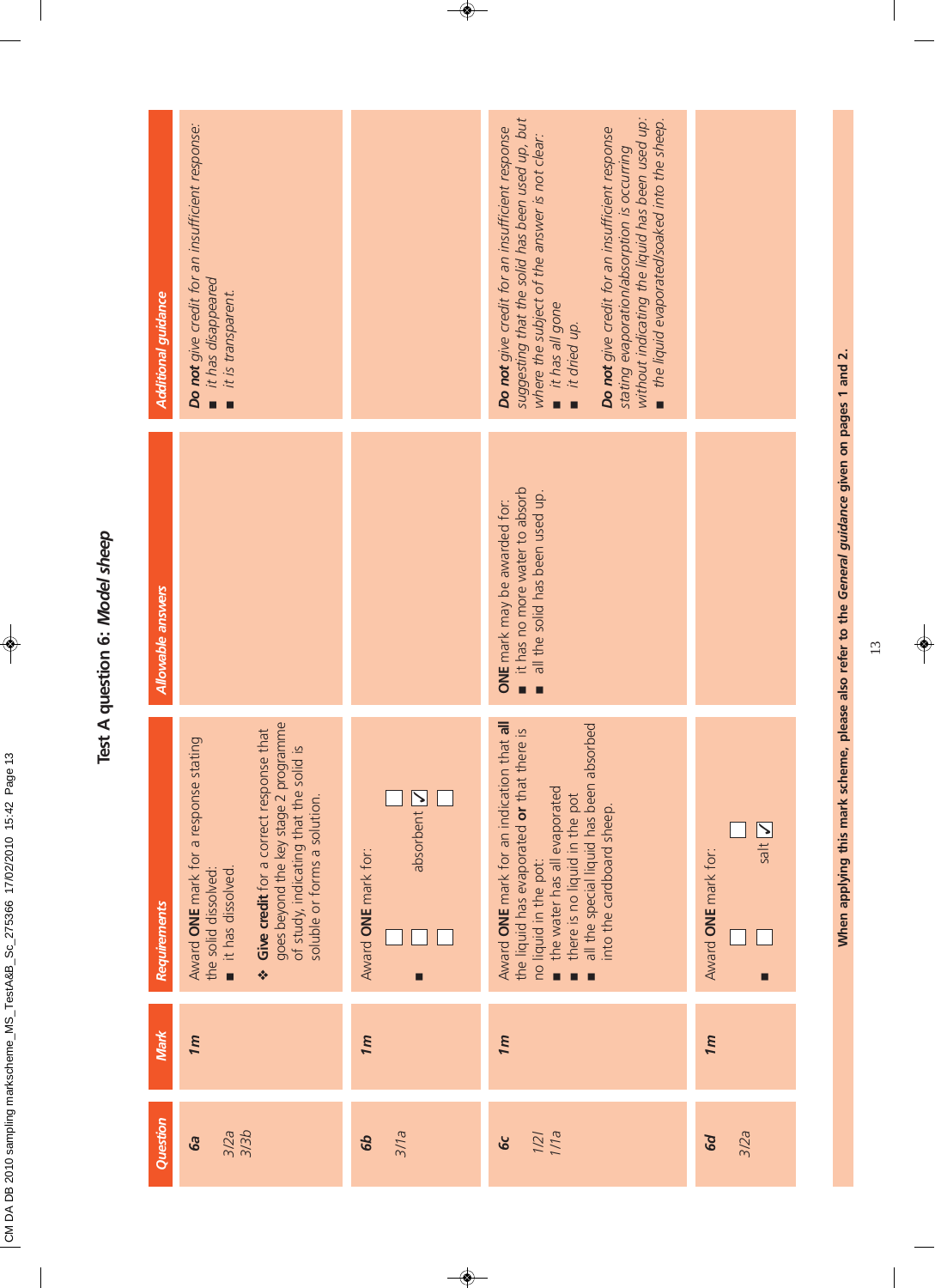| Question   | <b>Mark</b>    | Requirements                                                                                                                                                                                    | Allowable answers                                                                                                                                            | <b>Additional guidance</b>                                                                                                                                                    |
|------------|----------------|-------------------------------------------------------------------------------------------------------------------------------------------------------------------------------------------------|--------------------------------------------------------------------------------------------------------------------------------------------------------------|-------------------------------------------------------------------------------------------------------------------------------------------------------------------------------|
| 2/3a<br>7a | 2 <sub>m</sub> | Award TWO marks for any two correct<br>nutrients/minerals.<br>sun)light<br>responses:<br>all                                                                                                    | plant growth supplement [if nutrients<br>fertilizer/named type of commercial<br>or minerals are not also given].<br>Marks may be awarded for:<br>warmth/heat | Do not give credit for a response that includes<br>Do not give credit for an insufficient response:<br>soil/compost [not taken in]<br>incorrect science.<br>temperature.<br>Ē |
|            | ð              | goes beyond the key stage 2 programme<br>that<br>Give credit for a correct response<br>of study if air is not already given:<br>carbon dioxide/ $CO2$ .<br>oxygen/O <sub>2</sub><br>❖<br>о<br>□ |                                                                                                                                                              | nutrition [this is a life process, not what is<br>water [given]<br>(plant) food<br>taken in].<br>Sun                                                                          |
|            | 1 <sub>m</sub> | If you are unable to award two marks,<br>award ONE mark for any one correct<br>response.                                                                                                        |                                                                                                                                                              | Do not give credit for a second response that is<br>a repetition or restatement of the first.                                                                                 |
| <b>7b</b>  | 2m             | Award TWO marks for all four questions<br>correctly answered:                                                                                                                                   |                                                                                                                                                              |                                                                                                                                                                               |
| $1/2c$ , d |                | yes V<br>Should David use the same<br>type of soil in each pot?                                                                                                                                 |                                                                                                                                                              |                                                                                                                                                                               |
|            | ð              | $\frac{1}{2}$<br>yes <<br>amount of water in each pot?<br>Should David put the plant<br>Should David put the same<br>pots in the same place?                                                    |                                                                                                                                                              |                                                                                                                                                                               |
|            |                | $5$ plants $\sqrt{\phantom{1}}$<br>How many plants should<br>David use?                                                                                                                         |                                                                                                                                                              |                                                                                                                                                                               |
|            | 1 <sub>m</sub> | If you are unable to award two marks,<br>award <b>ONE</b> mark for <b>any two</b> or <b>three</b><br>questions correctly answered.                                                              |                                                                                                                                                              |                                                                                                                                                                               |

# Test A question 7: Watering plants **Test A question 7:** *Watering plants*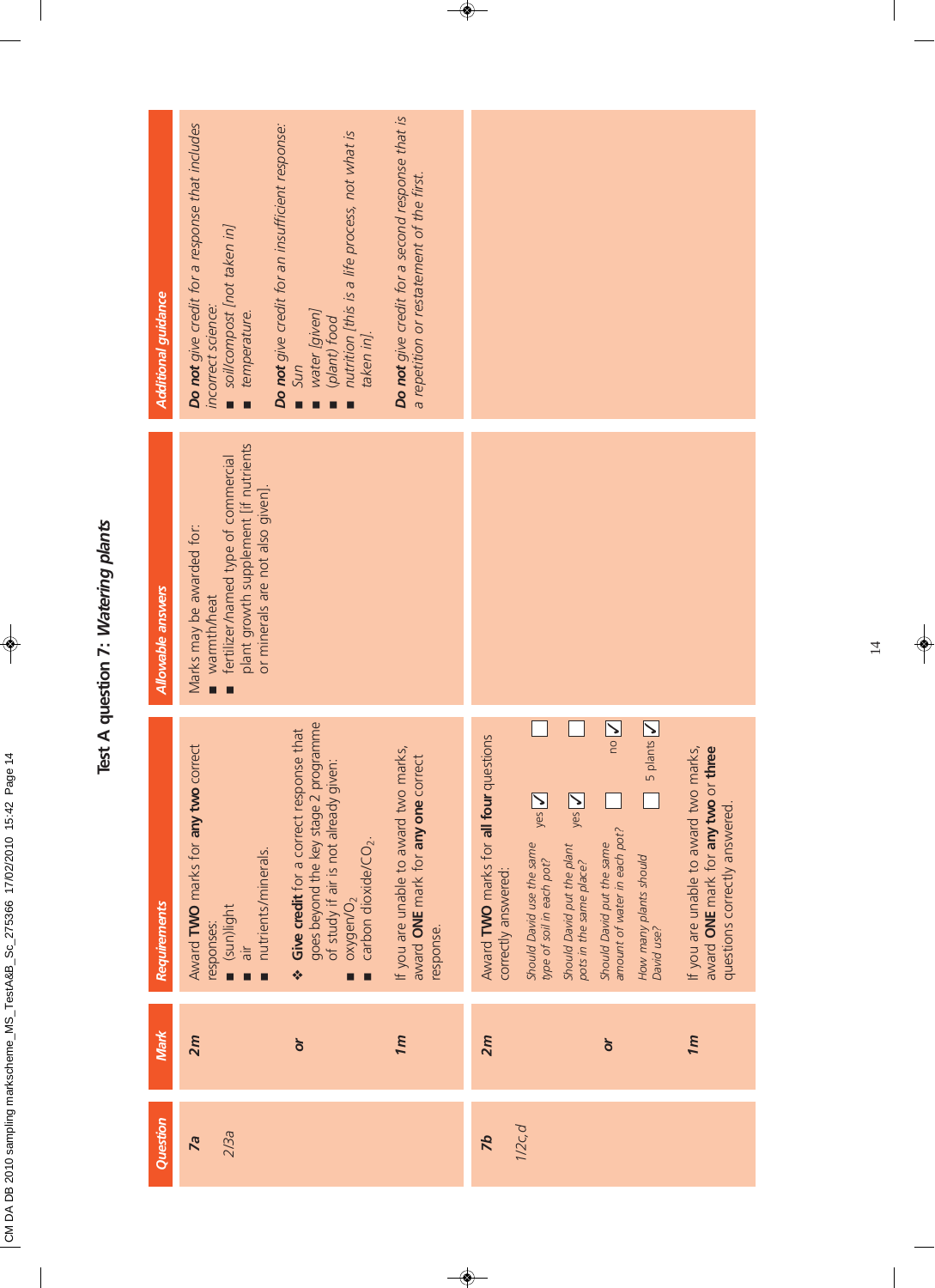| $\frac{1}{2}$ |
|---------------|
|               |
|               |
| ij<br>i<br>ı  |
| י<br>ול       |

| <b>Additional guidance</b> |                                                                                                    |                                                                                                                                                |                                                                                                                                                                                                                                                                                                 |
|----------------------------|----------------------------------------------------------------------------------------------------|------------------------------------------------------------------------------------------------------------------------------------------------|-------------------------------------------------------------------------------------------------------------------------------------------------------------------------------------------------------------------------------------------------------------------------------------------------|
| Allowable answers          | Marks may be awarded for 'trunk' and/or<br>'branches' but not in conjunction with<br>'stem/stalk'. |                                                                                                                                                | letters in the correct order but incorrectly<br>Ò<br>ш<br>possible correct responses indicated by<br>ONE mark may be awarded for three<br>placed on the diagram [the only two<br>≃<br>⋖<br>$\Omega$<br>$\circ$<br>$\overline{\bullet}$<br>the shaded boxes]:<br>$\boldsymbol{\omega}$<br>Щ<br>□ |
| Requirements               | Award ONE mark for both:<br>[given in either order].<br>stem/stalk<br>noot and                     | Award TWO marks for all four letters in<br>$\circ$<br>$\overline{\mathbf{r}}$<br>the correct place:<br>$\overline{\phantom{a}}$<br>ш<br>⋖<br>п | If you are unable to award two marks,<br>award <b>ONE</b> mark for <b>any two</b> or <b>three</b><br>letters in the correct place.                                                                                                                                                              |
| <b>Mark</b>                | $\mathfrak{m}$                                                                                     | 2m<br>ð                                                                                                                                        | 1 <sub>m</sub>                                                                                                                                                                                                                                                                                  |
| Question                   | 2/3c<br>$\overline{\chi}$                                                                          | 3/2e<br>7d                                                                                                                                     |                                                                                                                                                                                                                                                                                                 |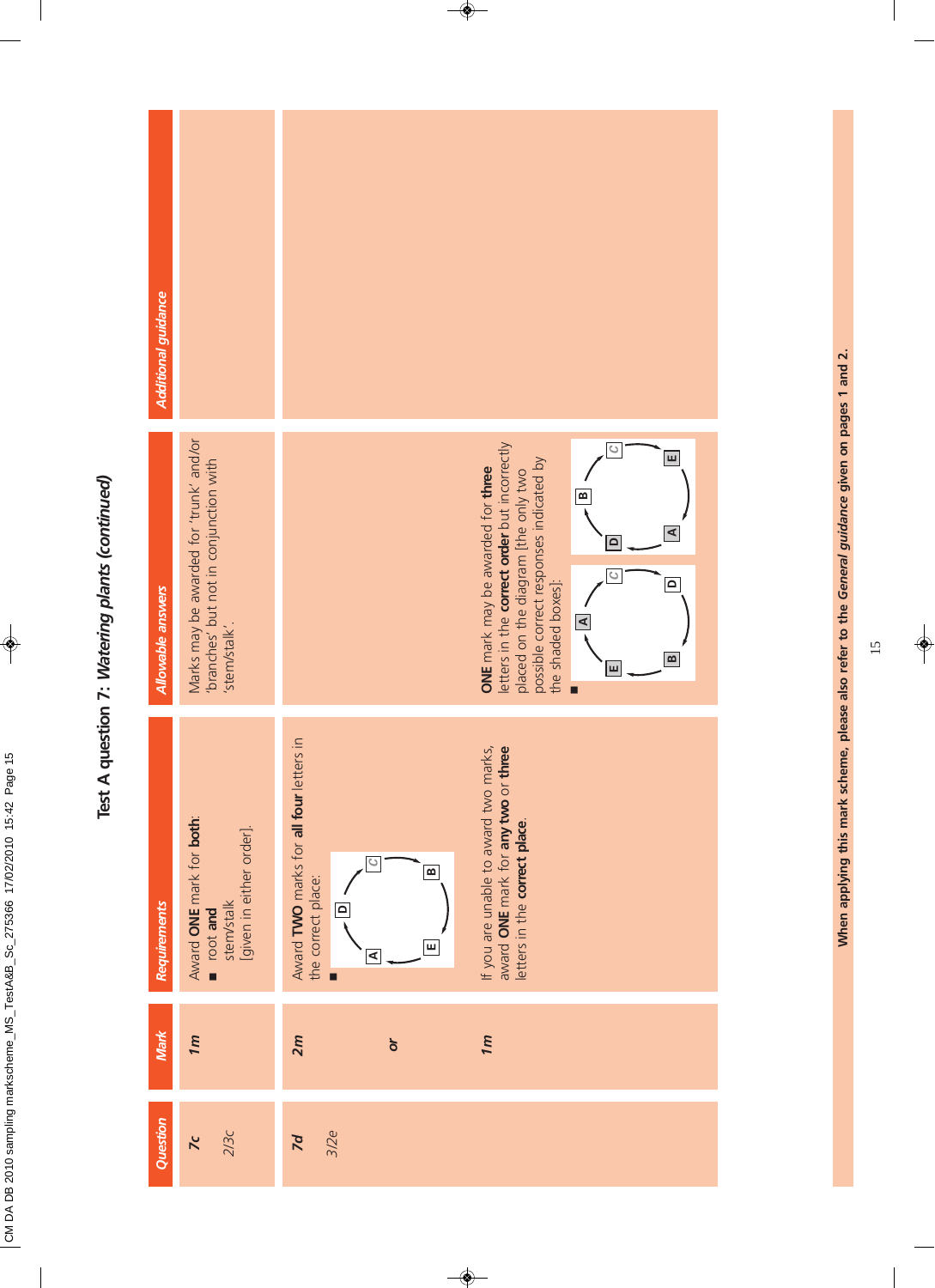### Test A question 8: Ice **Test A question 8:** *Ice*

| <b>Question</b>             | <b>Mark</b> | <b>Requirements</b>                                                                                                                   |                                   |                                                                                 |                         |             | Allowable answers                                               | <b>Additional guidance</b>                                                         |
|-----------------------------|-------------|---------------------------------------------------------------------------------------------------------------------------------------|-----------------------------------|---------------------------------------------------------------------------------|-------------------------|-------------|-----------------------------------------------------------------|------------------------------------------------------------------------------------|
| 3/2c<br>89                  | 1m          | identifying temperature is a measure<br>Award ONE mark for a response<br>how hot or cold something is:<br>now hot/cold the air/it is. |                                   |                                                                                 |                         | ৳           | ONE mark may be awarded for:<br>(the amount of) heat.<br>warmth | Do not give credit for an insufficient response:<br>degrees Celsius/°C.<br>air/gas |
| $3/2c$<br>1/2 $c_j$<br>8b i | 1m          | Award ONE mark for all five days correctly<br>ice on the puddle?<br>Yes or no?<br>completed:<br>Temperature (°C)<br>Could Tom find    | $\overline{a}$<br>Mon<br>$\infty$ | <b>Yes</b>   Yes   Yes<br>Wed<br>Day<br>$\overline{1}$<br><b>Tues</b><br>$\sim$ | Thurs<br>$\overline{1}$ | å<br>Ë<br>9 |                                                                 |                                                                                    |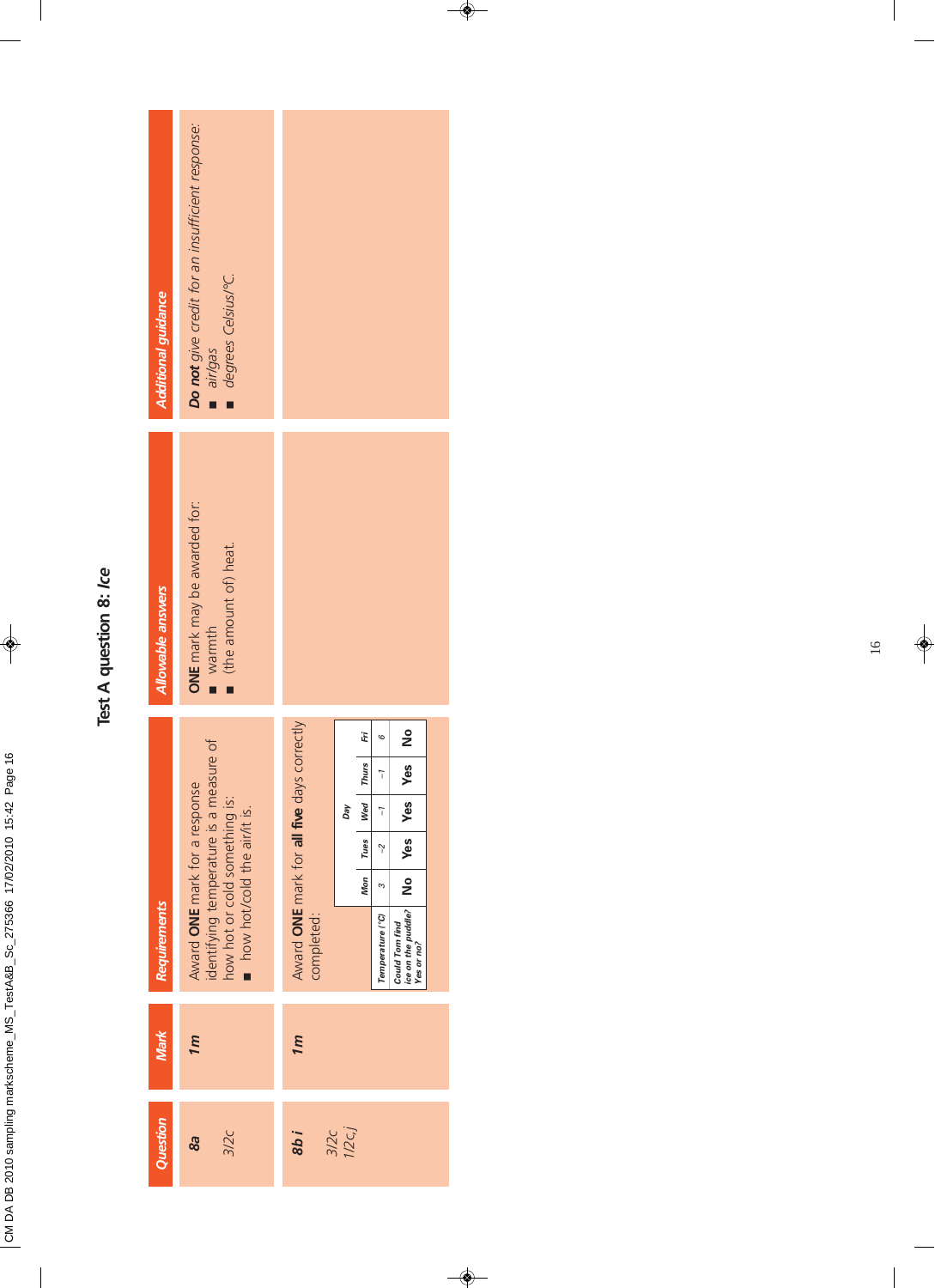| Í                                                                                                                   |
|---------------------------------------------------------------------------------------------------------------------|
|                                                                                                                     |
|                                                                                                                     |
| ı                                                                                                                   |
|                                                                                                                     |
|                                                                                                                     |
| ı                                                                                                                   |
|                                                                                                                     |
| ٠                                                                                                                   |
| ٠<br>and the state of the state of the state of the state of the state of the state of the state of the state of th |
| ı                                                                                                                   |
|                                                                                                                     |
| ٠                                                                                                                   |
|                                                                                                                     |
|                                                                                                                     |
| ī                                                                                                                   |
|                                                                                                                     |
|                                                                                                                     |
|                                                                                                                     |
|                                                                                                                     |
|                                                                                                                     |

| <b>Additional guidance</b> | $\blacksquare$ the temperature is below $-1$ °C, the freezing<br>Do not give credit for a response that includes<br>incorrect science giving an inaccurate freezing<br>point of water.<br>point of water: | when everything is in the minuses, it freezes<br>Do not give credit for an insufficient response<br>which states the temperature is in negative<br>because they are negative numbers.<br>numbers: | Do not give credit for an insufficient response<br>repeating information from the table without<br>$\blacksquare$ because it was -2°C and -1°C.<br>interpretation: | Do not give credit for an insufficient response<br>because these were the coldest days<br>identifying the cold(est) days have ice:<br>the temperature was too low.<br>it was so cold it froze |
|----------------------------|-----------------------------------------------------------------------------------------------------------------------------------------------------------------------------------------------------------|---------------------------------------------------------------------------------------------------------------------------------------------------------------------------------------------------|--------------------------------------------------------------------------------------------------------------------------------------------------------------------|-----------------------------------------------------------------------------------------------------------------------------------------------------------------------------------------------|
| Allowable answers          | without referring to "°C' or 'temperature':<br>ONE mark may be awarded for a response<br>implying the freezing point is at 0°C<br>because it is less than zero.<br>П                                      |                                                                                                                                                                                                   |                                                                                                                                                                    |                                                                                                                                                                                               |
| <b>Requirements</b>        | recognises the temperature is below 0°C,<br>- because the numbers are below 0°C<br>Award ONE mark for a response that<br>the freezing point of water:<br>water freezes at 0°C.                            |                                                                                                                                                                                                   |                                                                                                                                                                    |                                                                                                                                                                                               |
| <b>Mark</b>                | 1 <sub>m</sub>                                                                                                                                                                                            |                                                                                                                                                                                                   |                                                                                                                                                                    |                                                                                                                                                                                               |
| Question                   | 8b ii<br>1/21                                                                                                                                                                                             |                                                                                                                                                                                                   |                                                                                                                                                                    |                                                                                                                                                                                               |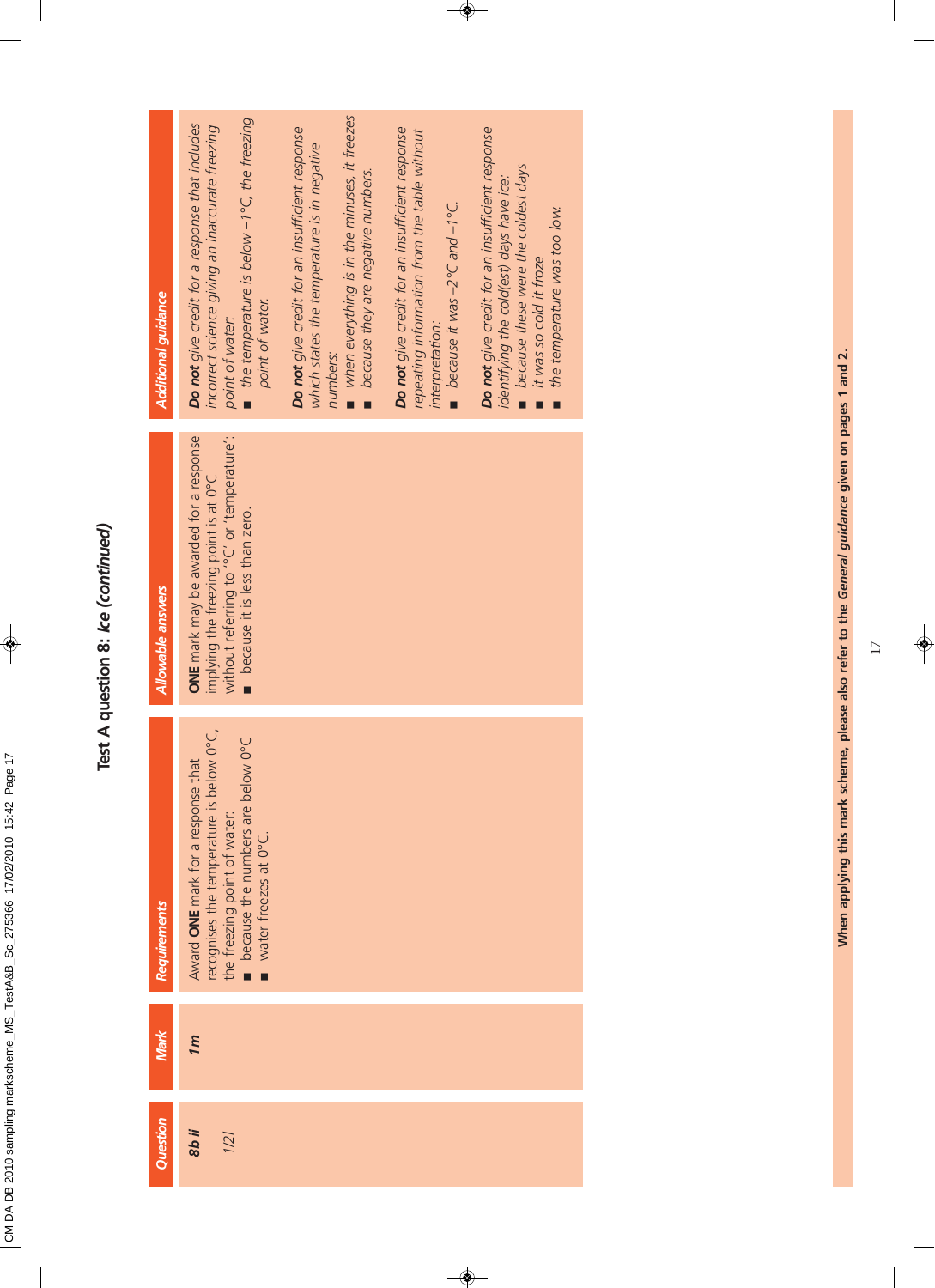[Blank page] **[Blank page]**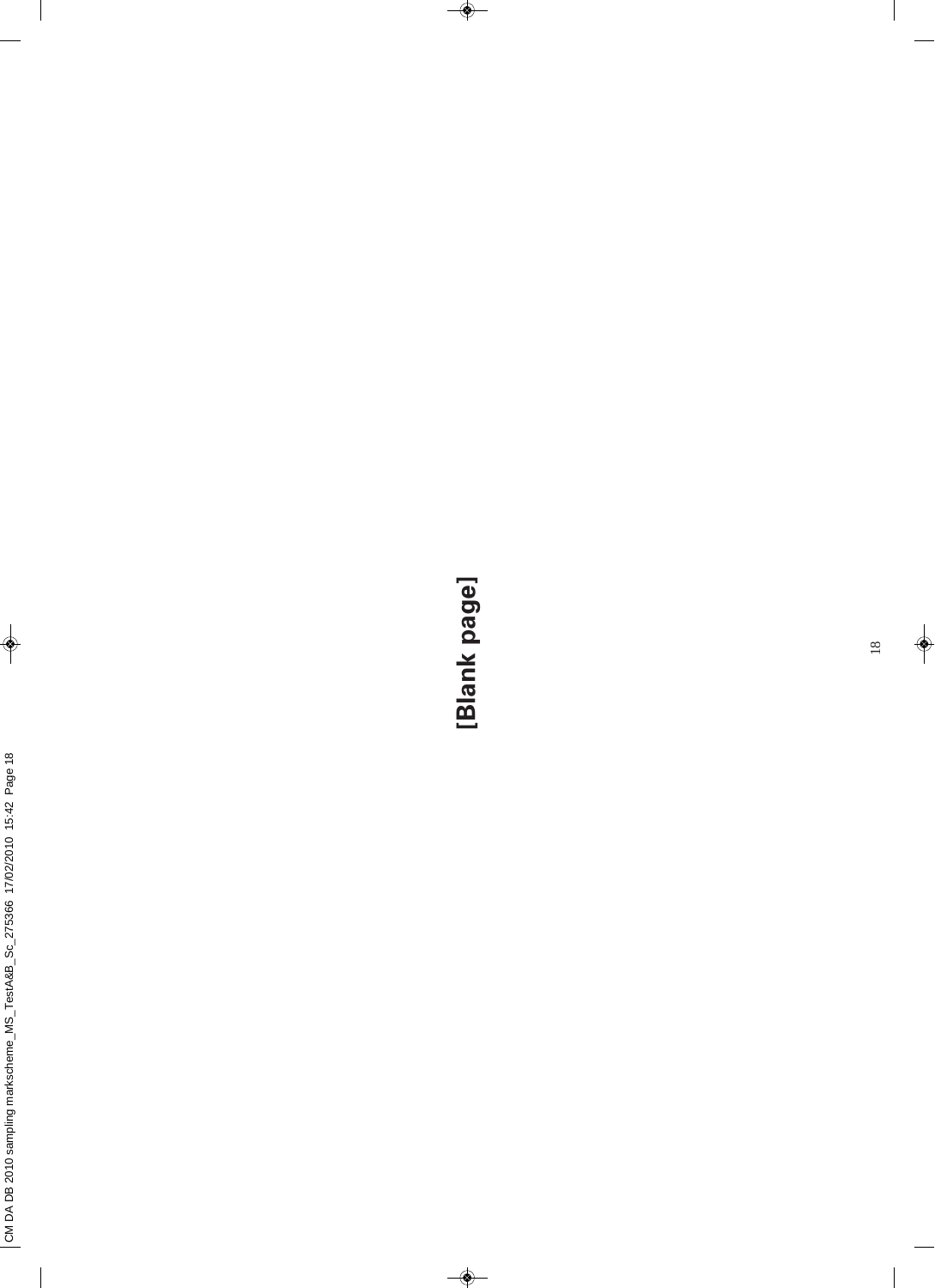### Test B question 1: Magnets **Test B question 1:** *Magnets*

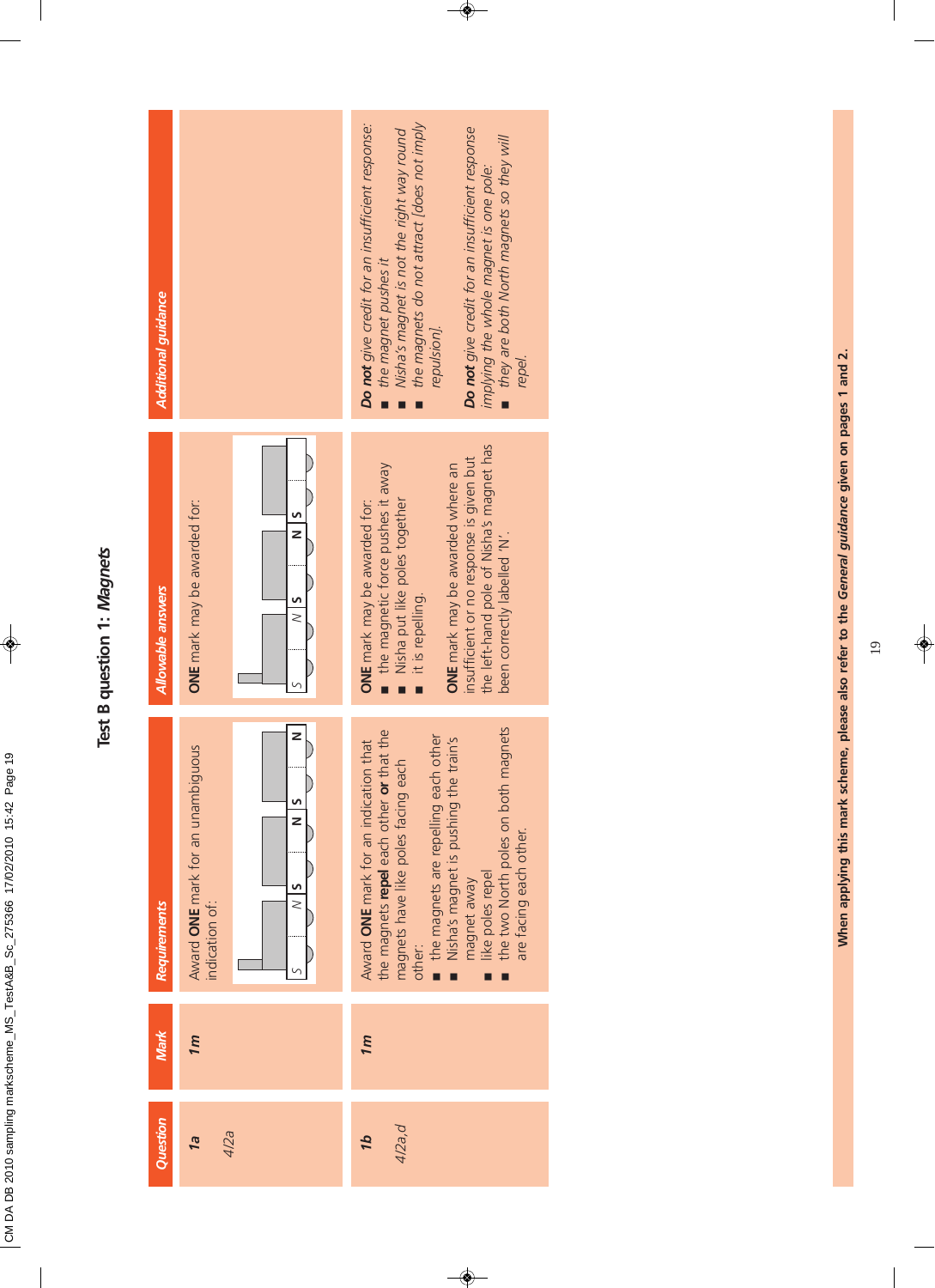| <b>Additional guidance</b> | Do not give credit for a response that includes<br>Do not give credit for a response that includes<br>incorrect science indicating that the root gives<br>incorrect science indicating the root holds the<br>it takes/sends up/brings it food<br>Reeps the leaves standing.<br>it gathers/absorbs food.<br>the plant food:<br>it feeds it<br>leaves up:<br>г | Do not give credit for a response that includes<br>the root drinks/sucks/pulls up water.<br>incorrect science indicating an active<br>anthropomorphic mechanism: | Do not give credit for an insufficient response<br>that implies the root keeps the plant stable or<br>helps prevent movement [given]:<br>■ it keeps the plant upright. | where 'goodness' is used in place of 'nutrients',<br>Do not give credit for an insufficient response<br>it takes up goodness.<br>'water' or 'minerals': | Do not give credit for an insufficient response<br>that does not recognise the role of the root:<br><b>tor water.</b> |
|----------------------------|--------------------------------------------------------------------------------------------------------------------------------------------------------------------------------------------------------------------------------------------------------------------------------------------------------------------------------------------------------------|------------------------------------------------------------------------------------------------------------------------------------------------------------------|------------------------------------------------------------------------------------------------------------------------------------------------------------------------|---------------------------------------------------------------------------------------------------------------------------------------------------------|-----------------------------------------------------------------------------------------------------------------------|
| Allowable answers          | it helps with dispersal [duckweed roots<br>it carries water to the leaves [as there<br>are sticky to facilitate transfer by the<br>legs of water birds to new habitats].<br>it drains/takes/draws nutrients from<br>the root absorbs/gets nutrients<br>the root collects/gathers water<br>ONE mark may be awarded for:<br>is no stem]<br>the pond<br>П<br>□  |                                                                                                                                                                  |                                                                                                                                                                        |                                                                                                                                                         |                                                                                                                       |
| Requirements               | the root takes in/soaks up minerals and/or<br>Award ONE mark for an indication that<br>the root absorbs water.<br>they take up minerals<br>water:                                                                                                                                                                                                            |                                                                                                                                                                  |                                                                                                                                                                        |                                                                                                                                                         |                                                                                                                       |
| <b>Mark</b>                | 1 <sub>m</sub>                                                                                                                                                                                                                                                                                                                                               |                                                                                                                                                                  |                                                                                                                                                                        |                                                                                                                                                         |                                                                                                                       |
| Question                   | 2/3c<br>2a                                                                                                                                                                                                                                                                                                                                                   |                                                                                                                                                                  |                                                                                                                                                                        |                                                                                                                                                         |                                                                                                                       |

### Test B question 2: Duckweed **Test B question 2:** *Duckweed*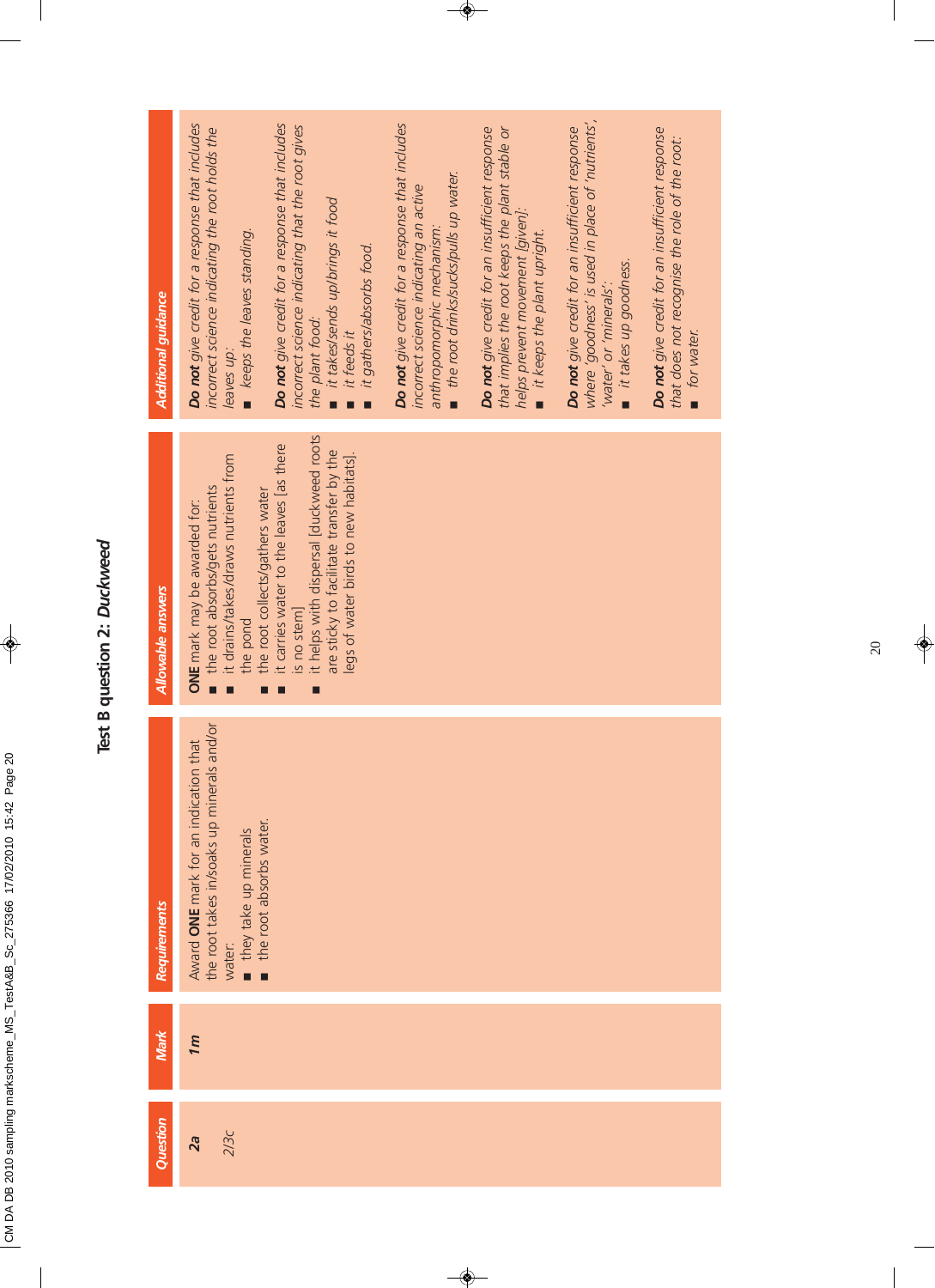| t<br>ı<br>í<br>l        |
|-------------------------|
|                         |
| l<br>I<br>ſ             |
| ֠<br>I                  |
|                         |
| l<br>$\frac{1}{2}$<br>ı |
|                         |
|                         |

|                     |                                                                              | Do not give credit for a response that includes<br>Do not give credit for a response that includes<br>incorrect science giving fractions of duckweed<br>Number of duckweed plants<br>at the end of the week<br>incorrect science showing the reverse<br>$0 - 3$ inclusive<br>greater than 4<br>4 |                                                              |
|---------------------|------------------------------------------------------------------------------|--------------------------------------------------------------------------------------------------------------------------------------------------------------------------------------------------------------------------------------------------------------------------------------------------|--------------------------------------------------------------|
| Additional guidance |                                                                              | Amount of sunlight<br>(hours per day)<br>relationship:<br>$\overline{\mathcal{O}}$<br>$\circ$<br>9<br>plants.                                                                                                                                                                                    |                                                              |
| Allowable answers   |                                                                              |                                                                                                                                                                                                                                                                                                  |                                                              |
|                     |                                                                              | table completed correctly giving numbers<br>Award ONE mark for both rows of the<br>Number of duckweed plants<br>at the end of the week<br>$0 - 3$ inclusive<br>greater than 4<br>4                                                                                                               |                                                              |
| Requirements        | Award ONE mark for:<br>Measuring<br>cylinder<br>$\overline{\mathbb{Z}}$<br>Ξ | within the ranges shown:<br>Amount of sunlight<br>(hours per day)<br>01<br>$\circ$<br>6                                                                                                                                                                                                          | so she can collect 7<br>Award ONE mark for:<br>evidence<br>ä |
| <b>Mark</b>         | 1 <sub>m</sub>                                                               | 1m                                                                                                                                                                                                                                                                                               | 1 <sub>m</sub>                                               |
| Question            | 1/2c<br>2b                                                                   | 1/2c<br>2c                                                                                                                                                                                                                                                                                       | 1/1b<br>2d                                                   |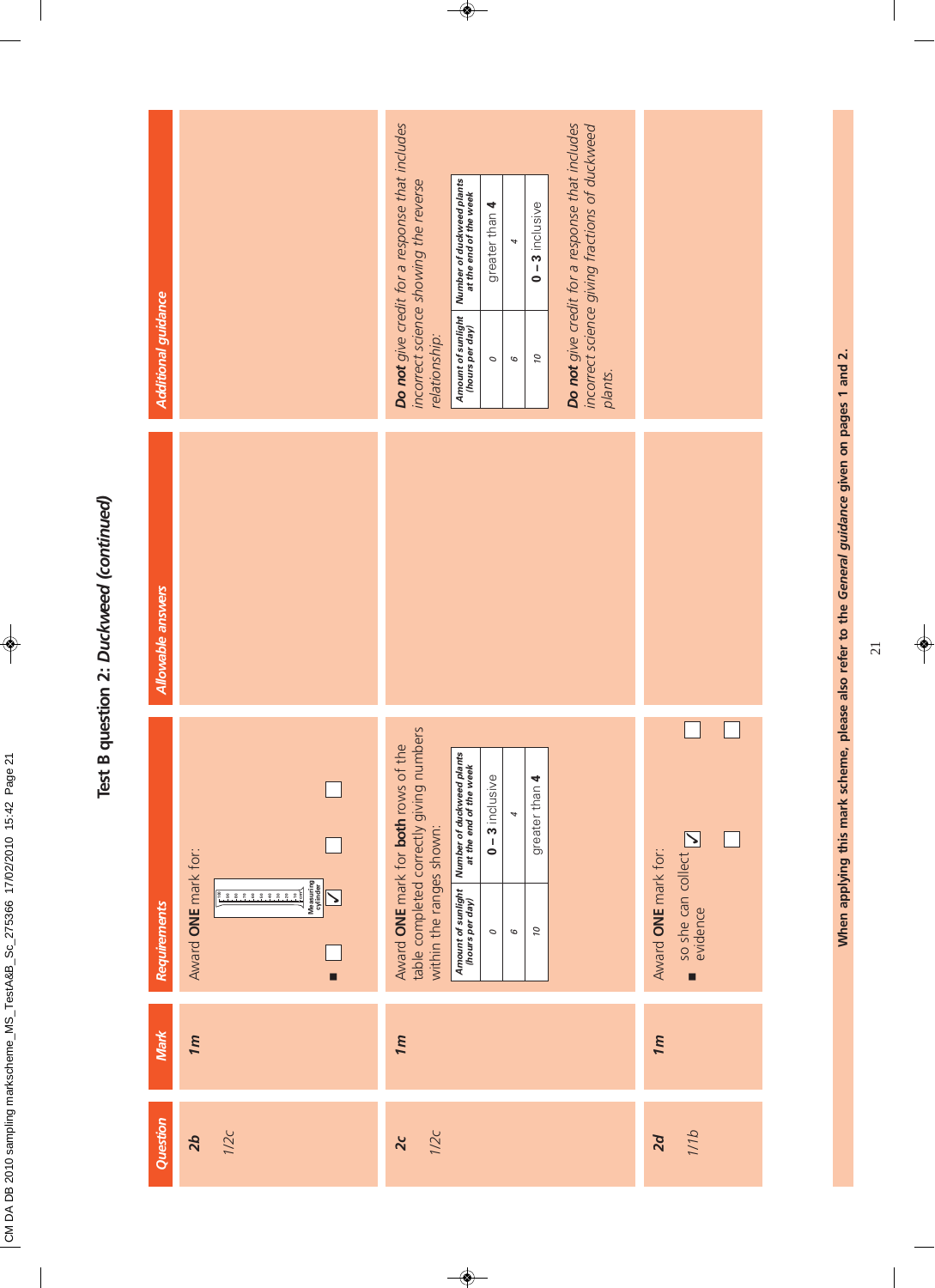Test B question 3: Rocket **Test B question 3:** *Rocket*

| <b>Additional guidance</b> | Do not give credit for an insufficient response<br>where only <b>one</b> sentence is correct.                                                                                                                                                                                                     |                                                                                                  | the bigger the tablet, the quicker it produces<br>the rocket goes faster when the tablet is big.<br>Do not give credit for a response that changes<br>Do not give credit for an insufficient response<br>the smallest tablet makes the rocket take<br>the smaller the tablet, the less gas made<br>which gives a single comparison of the<br>gas [incorrect science]<br>the most time<br>[insufficient].<br>a variable:<br>variables:<br>г                                         |
|----------------------------|---------------------------------------------------------------------------------------------------------------------------------------------------------------------------------------------------------------------------------------------------------------------------------------------------|--------------------------------------------------------------------------------------------------|------------------------------------------------------------------------------------------------------------------------------------------------------------------------------------------------------------------------------------------------------------------------------------------------------------------------------------------------------------------------------------------------------------------------------------------------------------------------------------|
| Allowable answers          | (i) The bubbles show that a <b>l-liquid-</b> is produced.<br>where all three incorrect words have been<br>ONE mark may be awarded for a response<br>crossed out, leaving <b>both</b> sentences<br><b>Hiles</b><br>gas<br>not reversible.<br><b>Teversible.</b><br>(ii) This change is<br>correct: |                                                                                                  | the more tablet, the quicker the rocket<br>ONE mark may be awarded for references<br>take the shortest time and the quarter<br>to the rate at which the rocket launched<br>the smaller the tablet, the slower the<br>the whole tablet makes the rocket<br>tablet makes the rocket take the<br><b>ONE</b> mark may be awarded for two<br>specific comparisons describing the<br>rather than the time taken:<br>rocket (launches)<br>longest time.<br>relationship:<br>goes up.<br>□ |
| Requirements               | is produced.<br>Award ONE mark for both sentences<br>(i) The bubbles show that a liquid<br>(ag)<br>solid<br>not reversible.<br>reversible.<br>correctly completed:<br>(ii) This change is                                                                                                         | He is not sure where $\overline{\mathcal{L}}$<br>the rocket will go.<br>Award ONE mark for:<br>□ | the<br>Award ONE mark for a general comparison<br>the more tablet there is, the less time<br>amount of tablet and the time taken for<br>describing the relationship between the<br>the smaller the (amount of) tablet,<br>longer the rocket takes to go up<br>the rocket takes to go up.<br>the rocket to go up:                                                                                                                                                                   |
| <b>Mark</b>                | 1 <sub>m</sub>                                                                                                                                                                                                                                                                                    | 1 <sub>m</sub>                                                                                   | 1 <sub>m</sub>                                                                                                                                                                                                                                                                                                                                                                                                                                                                     |
| Question                   | 3/1e<br>3/2f<br>3a                                                                                                                                                                                                                                                                                | 1/2e<br>3b                                                                                       | 1/2i<br>$\overline{\mathcal{S}}$                                                                                                                                                                                                                                                                                                                                                                                                                                                   |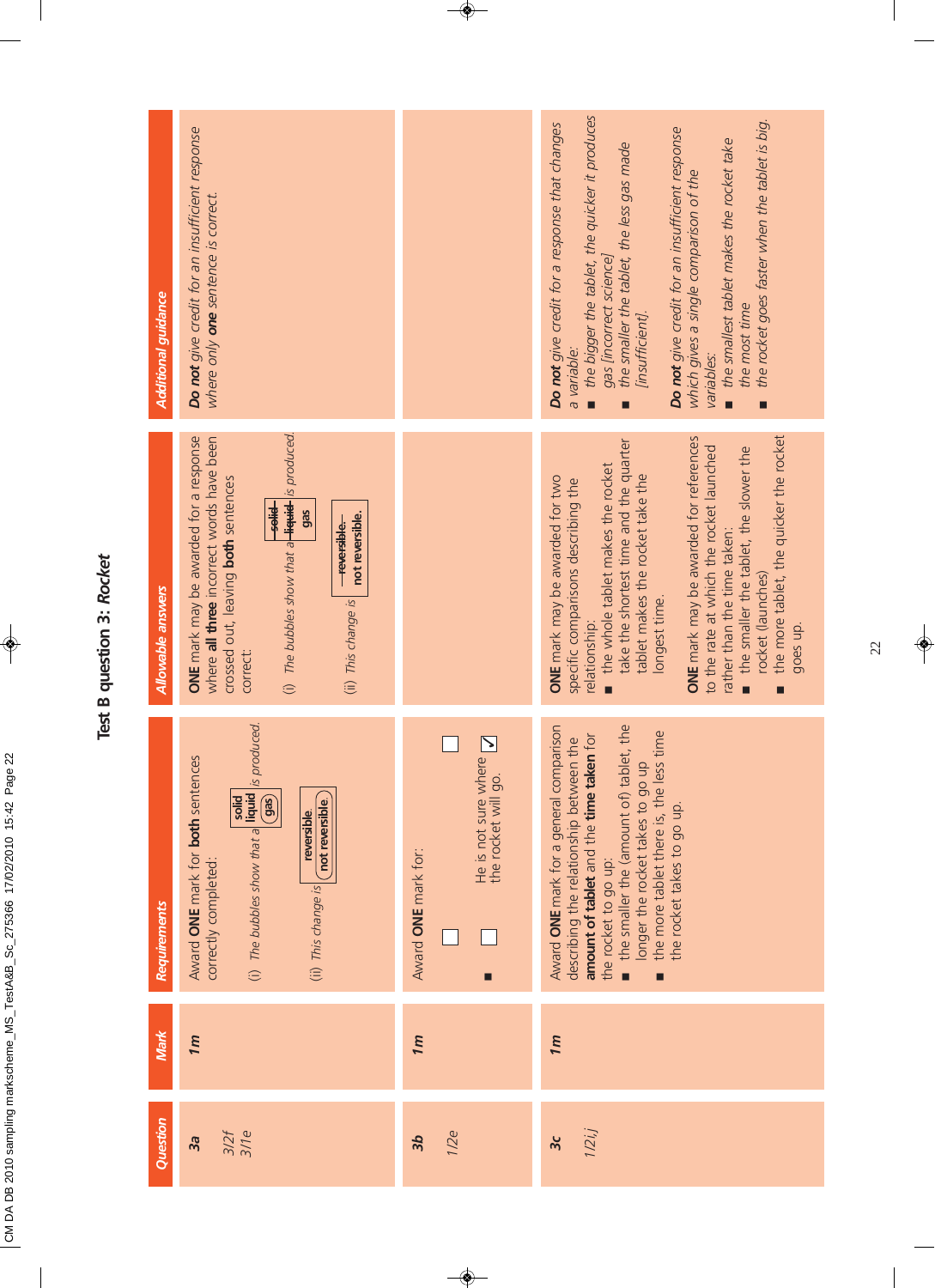

| Question   | <b>Mark</b>    | Requirements                                                                      | <b>Allowable answers</b> | <b>Additional guidance</b>                                                          |
|------------|----------------|-----------------------------------------------------------------------------------|--------------------------|-------------------------------------------------------------------------------------|
| 1/2i<br>3d | $\mathcal{I}$  | Award ONE mark for a response which is<br>greater than 0 and less than 5 seconds. |                          | Do not give credit for a response that includes<br>incorrect science:<br>O seconds. |
| 3/2f<br>3e | 1 <sub>m</sub> | vinegar and<br>bicarbonate of soda <b>V</b><br>Award ONE mark for:                |                          |                                                                                     |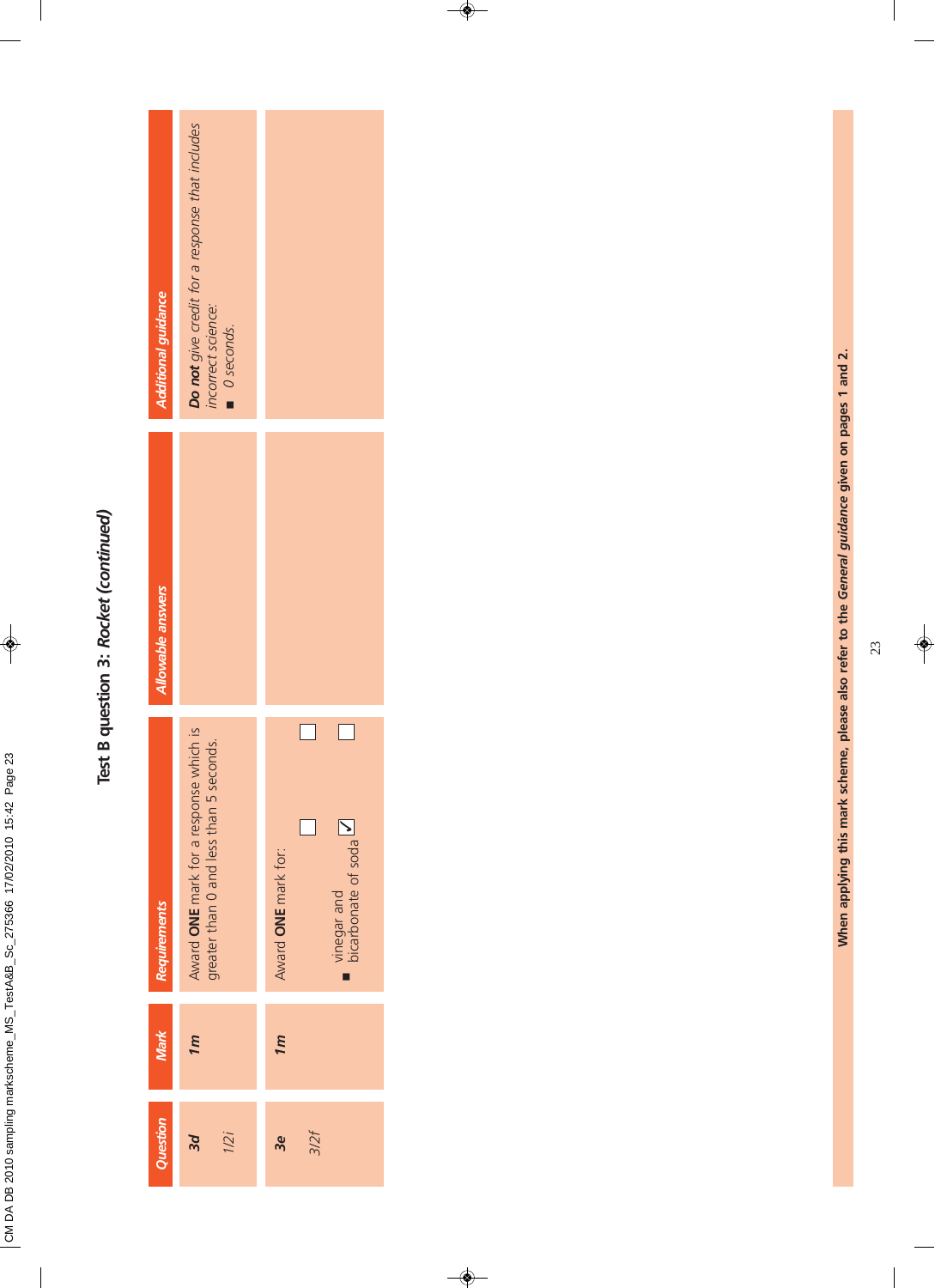[Blank page] **[Blank page]**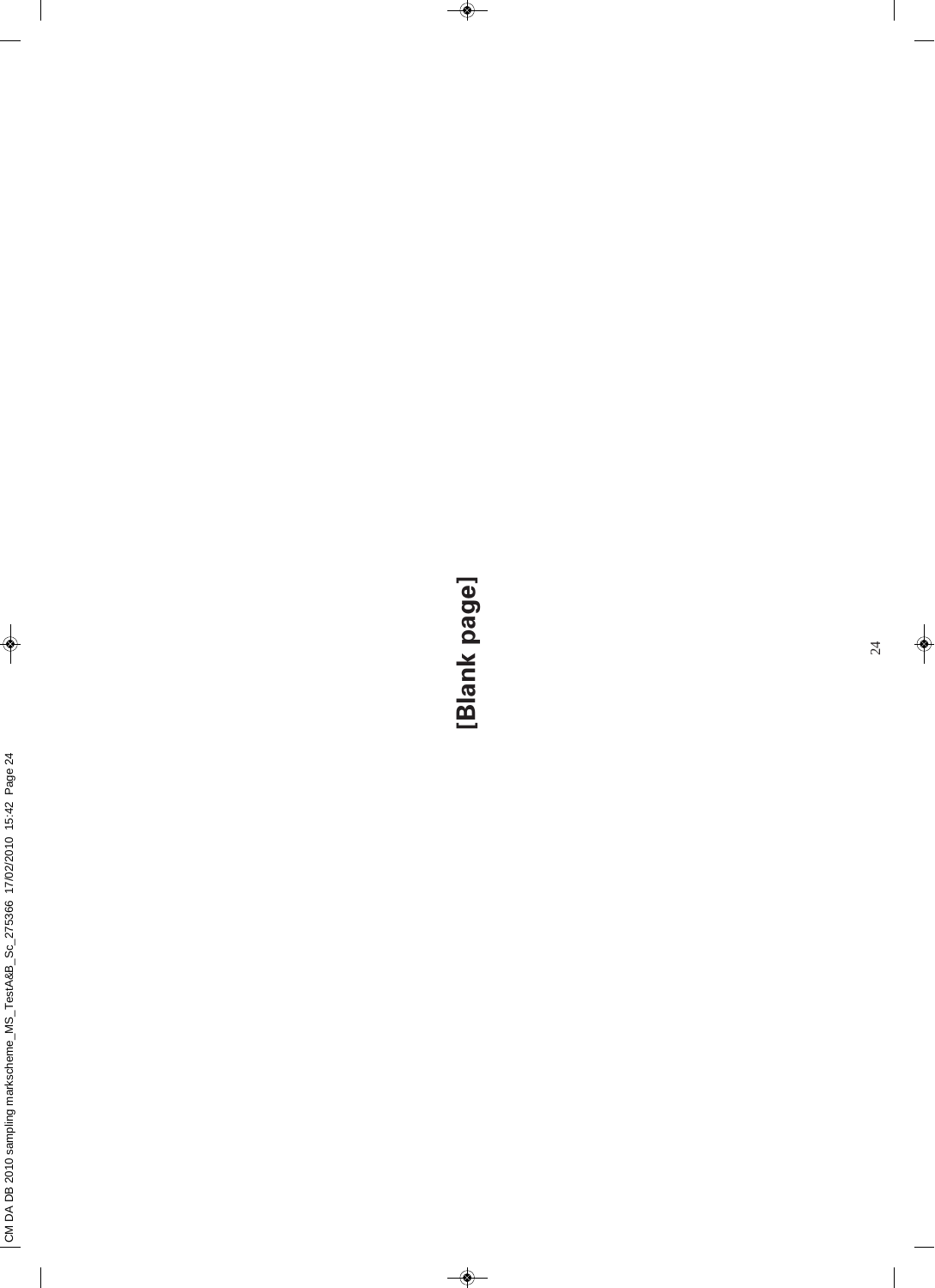| ı      |
|--------|
|        |
| ı<br>I |
| ĩ<br>ı |
|        |

| <b>Additional guidance</b> |                                                                                  | Do not give credit for an insufficient response:<br>legs [could mean Evelyn's legs].<br>oxygen [constituent of air]<br>the air [given]<br>Evelyn's feet<br>drumsticks<br>vibrations<br>her body<br>drum                           | Do not give credit for an insufficient response:<br>the floor shakes/moves up and down [no<br>the drum sound [repetition of stem].<br>indication of speed]<br>ò<br>□      |                                                                                                                                                                                                                                                                                                                  |
|----------------------------|----------------------------------------------------------------------------------|-----------------------------------------------------------------------------------------------------------------------------------------------------------------------------------------------------------------------------------|---------------------------------------------------------------------------------------------------------------------------------------------------------------------------|------------------------------------------------------------------------------------------------------------------------------------------------------------------------------------------------------------------------------------------------------------------------------------------------------------------|
| Allowable answers          |                                                                                  | <b>ONE</b> mark may be awarded for naming a<br><b>ONE</b> mark may be awarded for naming<br>material that the floor is made of:<br>parts of the drum stand:<br>rubber/plastic (ends).<br>metal bits<br><b>DOON</b><br>tiles.<br>Ē | <b>ONE</b> mark may be awarded for a description<br>of the vibration where the rapid speed of<br>the floor moves up and down (very)<br>movement is indicated:<br>quickly. |                                                                                                                                                                                                                                                                                                                  |
| Requirements               | a pushing force $\overline{V}$<br>from the drum skin<br>Award ONE mark for:<br>п | F <sub>the</sub><br>Award ONE mark for an indication of<br>floor or drum stand:<br><b>n</b> the drum's legs.<br>the ground                                                                                                        | she can feel the floor vibrate.<br>Award ONE mark for:<br>vibrations<br>i.                                                                                                | Award ONE mark for correctly completing<br>does not get<br>gets louder.   higher or louder.<br>↘<br>The sound<br>all three rows of the table:<br>gets higher.<br>hit the drum<br>with more force<br>How Evelyn<br>plays the drum<br>hit the drum<br>faster with the<br>same force<br>with a tighter<br>drum skin |
| <b>Mark</b>                | 1m                                                                               | 1 <sub>m</sub>                                                                                                                                                                                                                    | 1 <sub>m</sub>                                                                                                                                                            | 1 <sub>m</sub>                                                                                                                                                                                                                                                                                                   |
| Question                   | 4/2d<br>4a                                                                       | 4/3g<br>4b                                                                                                                                                                                                                        | 4/3e<br>4c                                                                                                                                                                | 4/3f<br>4d                                                                                                                                                                                                                                                                                                       |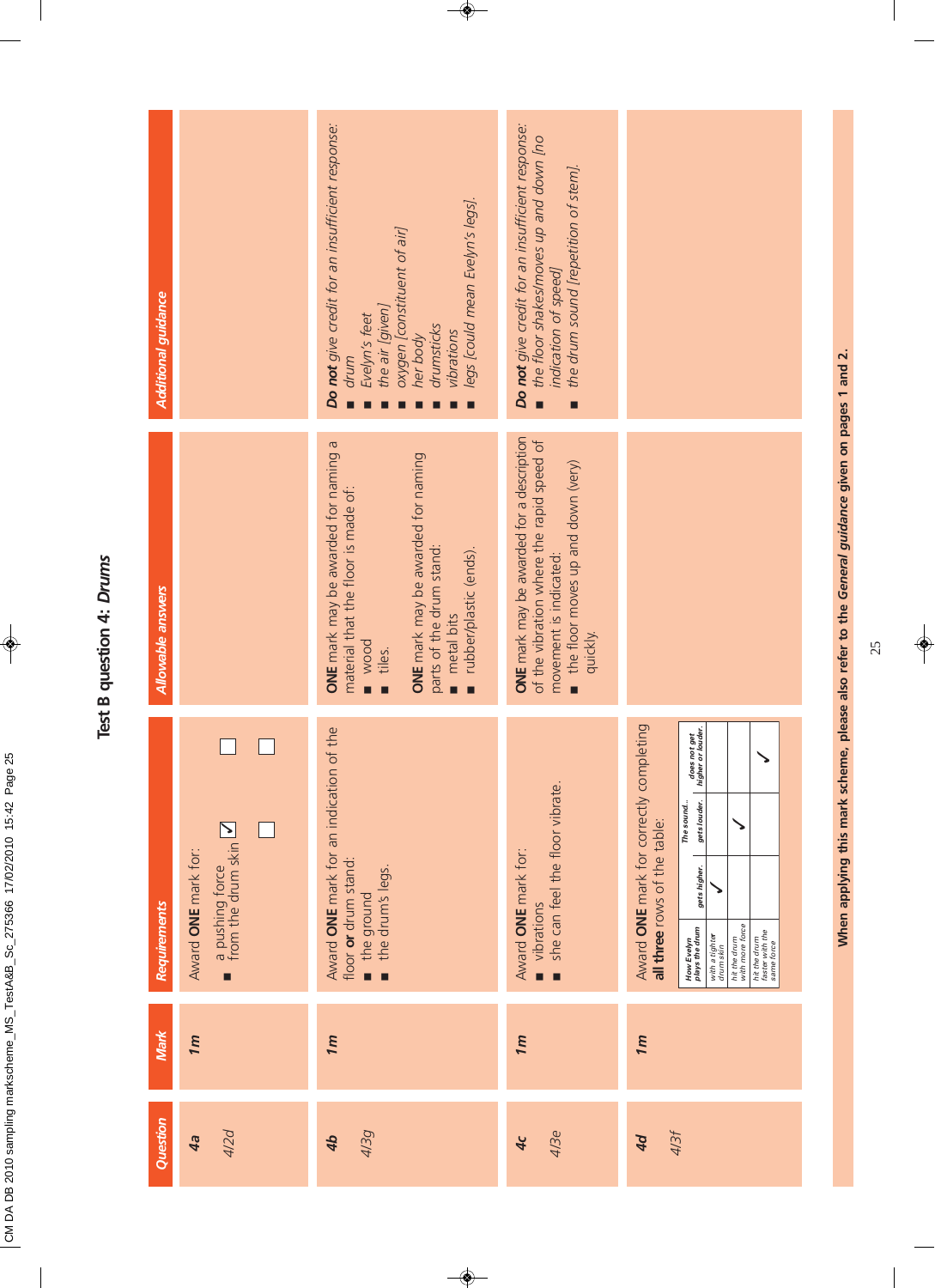**Additional guidance** *Question Requirements Mark Additional guidance* Allowable answers *Allowable answers* Diaying football  $\Box$  $\Box$ Award **ONE** mark for **both** parts correct:<br>(i) the centre of the cross drawn on the<br>heart: Award ONE mark for both correct boxes<br>ticked: Award **ONE** mark for **both** parts correct: Award **ONE** mark for **both** correct boxes (i) the centre of the cross drawn on the ■ playing football  $\Box$ ■ beats per minute 2 ■ going for a walk 2 Award ONE mark for: Award **ONE** mark for: ■ beats per minute ■ going for a walk E **Requirements AND** (ii) heart. п **Mark** *1m 1m 1m* Question *2/2d BoS 2a 2/2c 2/2c 5a 5b 5c*

Test B question 5: Keeping warm and healthy **Test B question 5:** *Keeping warm and healthy*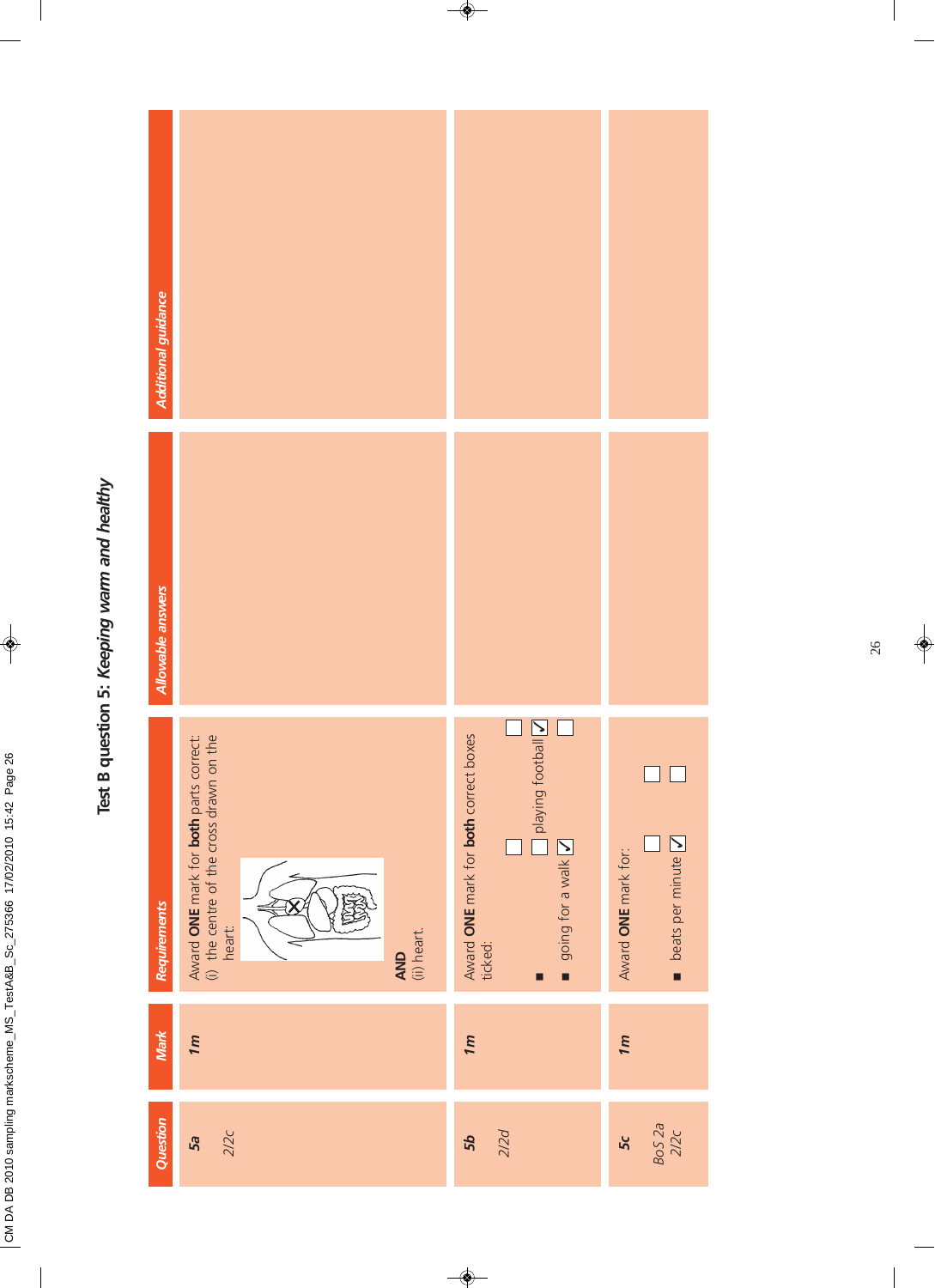| place [this refers to ensuring the independent<br>Inot clear the pupil understands the children<br>Do not give credit for an insufficient response:<br>Do not give credit for an insufficient response:<br>ne measured the air temperature in each<br>he repeated his test [ambiguous as could<br>variable has been varied rather than to a<br>temperature, or with different children]<br>refer to repetition of test at a different<br>he used the same number of children<br>are the same in each test].<br>he checked his results<br>he made a fair test<br>control variable].<br><b>Additional guidance</b><br>□<br>П | Do not give credit for an insufficient response<br>in the warm classroom the numbers are<br>that does not interpret the results:<br>high.                                                                                                                                                                                                                                                            |
|----------------------------------------------------------------------------------------------------------------------------------------------------------------------------------------------------------------------------------------------------------------------------------------------------------------------------------------------------------------------------------------------------------------------------------------------------------------------------------------------------------------------------------------------------------------------------------------------------------------------------|------------------------------------------------------------------------------------------------------------------------------------------------------------------------------------------------------------------------------------------------------------------------------------------------------------------------------------------------------------------------------------------------------|
| ne used a timer instead of a clock to<br>indication that accuracy was improved:<br>ONE mark may be awarded for an<br>measure the exact time.<br>Allowable answers                                                                                                                                                                                                                                                                                                                                                                                                                                                          | ONE mark may be awarded for a response<br>the warmer you/the children/they are,<br>indicating that the pulse rate was higher<br>when the children felt the surroundings<br>they had high/fast pulse rates in the<br>they had low/slow pulse rates in the<br>ONE mark may be awarded for an<br>the higher the pulse rate.<br>cold/playground.<br>warm/classroom<br>absolute response:<br>were warmer: |
| one)<br>ne made sure the children were at rest<br>ne made sure the children had time to<br>Award ONE mark for an indication that a<br>cool down or warm up in each place.<br>large sample made Hassan's test reliable<br>all the children had been sitting only<br>he took the pulse rates of the same<br>or that he used an appropriate control<br>he used 6/lots of children (not just<br>ne used the same (6) children<br>variable that made the test fair:<br>children in the hot and cold<br>and not running about<br>n both places<br>Requirements                                                                   | the warmer it is, the more heart beats.<br>identifying that the pulse rate was higher<br>pulse rate is higher when it is warmer<br>the children had higher pulse rates in<br>the warm classroom than they did in<br>a low temperature makes your pulse<br>in the warm place or the converse:<br>Award ONE mark for a conclusion<br>the cold playground<br>go down<br>□<br>⊑                          |
| <b>Mark</b><br>1 <sub>m</sub>                                                                                                                                                                                                                                                                                                                                                                                                                                                                                                                                                                                              | 1m                                                                                                                                                                                                                                                                                                                                                                                                   |
| Question<br>1/2g,d<br><b>5d</b>                                                                                                                                                                                                                                                                                                                                                                                                                                                                                                                                                                                            | 1/2j<br><b>5e</b>                                                                                                                                                                                                                                                                                                                                                                                    |

**Test B question 5:** *Keeping warm and healthy (continued)*

Test B question 5: Keeping warm and healthy (continued)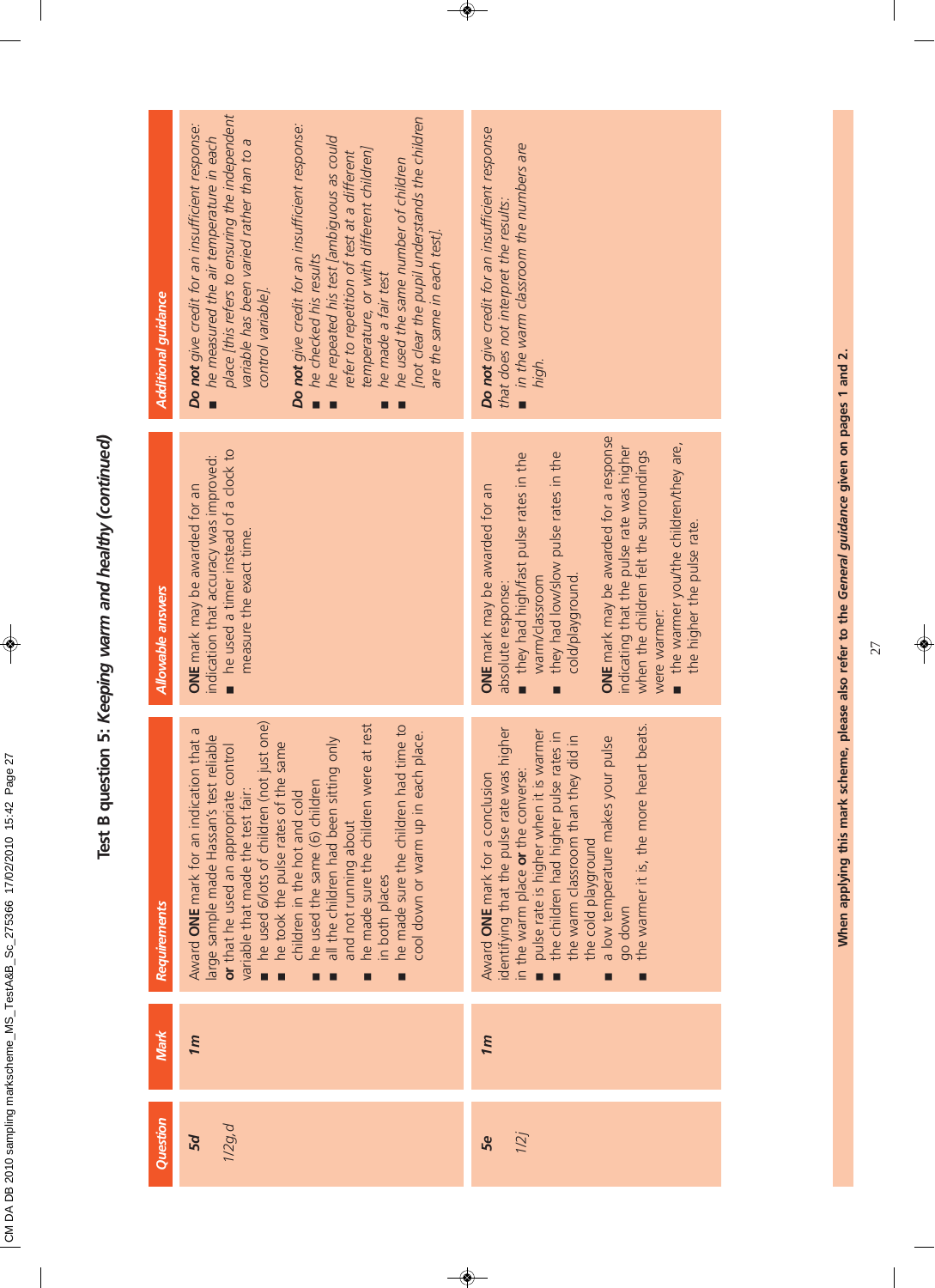Test B question 6: Moon trip **Test B question 6:** *Moon trip*

| <b>Additional guidance</b> | Do not give credit for an insufficient response:<br>downward pull.<br>Ë | Do not give credit for an insufficient response:<br>circular<br>puna<br>oval.                                                                                                                       |                                                  | implying night and day are caused by the orbit<br>at night the Earth faces away from the Sun/<br>Do not give credit for an insufficient response:<br>the Earth spins/rotates/revolves around the<br>Do not give credit for an insufficient response<br>during the day, the Earth faces the Sun,<br>the rotation [does not indicate what is<br>the Earth going around the Sun<br>the Earthlit moves around<br>of the Earth around the Sun:<br>the Earthlit turns<br>the Earth's orbit<br>faces the Moon.<br>rotating]<br>Sun. |
|----------------------------|-------------------------------------------------------------------------|-----------------------------------------------------------------------------------------------------------------------------------------------------------------------------------------------------|--------------------------------------------------|------------------------------------------------------------------------------------------------------------------------------------------------------------------------------------------------------------------------------------------------------------------------------------------------------------------------------------------------------------------------------------------------------------------------------------------------------------------------------------------------------------------------------|
| <b>Allowable answers</b>   | <b>ONE</b> mark may be awarded for:<br>gravity.<br>Ō                    | ONE mark may be awarded for:<br>like a) ball.                                                                                                                                                       |                                                  | creditworthy response accompanied by an<br>insufficient response describing the orbit<br>the Earth turns on its axis and moves<br><b>n</b> the Earth spins as it orbits the Sun<br><b>ONE</b> mark may be awarded for a<br>ONE mark may be awarded for:<br>(the Earth moves) on its axis<br>of the Earth around the Sun:<br>it revolves (about its axis).<br>around the Sun.<br>Ō<br>П                                                                                                                                       |
| Requirements               | gravitational pull/attraction.<br>Award ONE mark for:<br><b>Meight</b>  | goes beyond the key stage 2 programme<br>Give credit for a correct response that<br>Award ONE mark for an indication that<br>the Moon is spherical:<br>of study:<br>sphere.<br>geoid.<br>piovo<br>❖ | Award ONE mark for:<br>$28$ days $\sqrt{ }$<br>Ξ | night and day are caused by the spin of<br>Award ONE mark for an indication that<br>the Earth/it spins/rotates (on its axis)<br>the Earth/it turns on its axis.<br>the Earth:                                                                                                                                                                                                                                                                                                                                                |
| <b>Mark</b>                | 1 <sub>m</sub>                                                          | 1 <sub>m</sub>                                                                                                                                                                                      | 1 <sub>m</sub>                                   | 1 <sub>m</sub>                                                                                                                                                                                                                                                                                                                                                                                                                                                                                                               |
| Question                   | 4/2b<br>6a                                                              | 4/4a<br><b>6b</b>                                                                                                                                                                                   | <b>4/4d</b><br><u>ნ</u> с                        | <b>4/4C</b><br>6d                                                                                                                                                                                                                                                                                                                                                                                                                                                                                                            |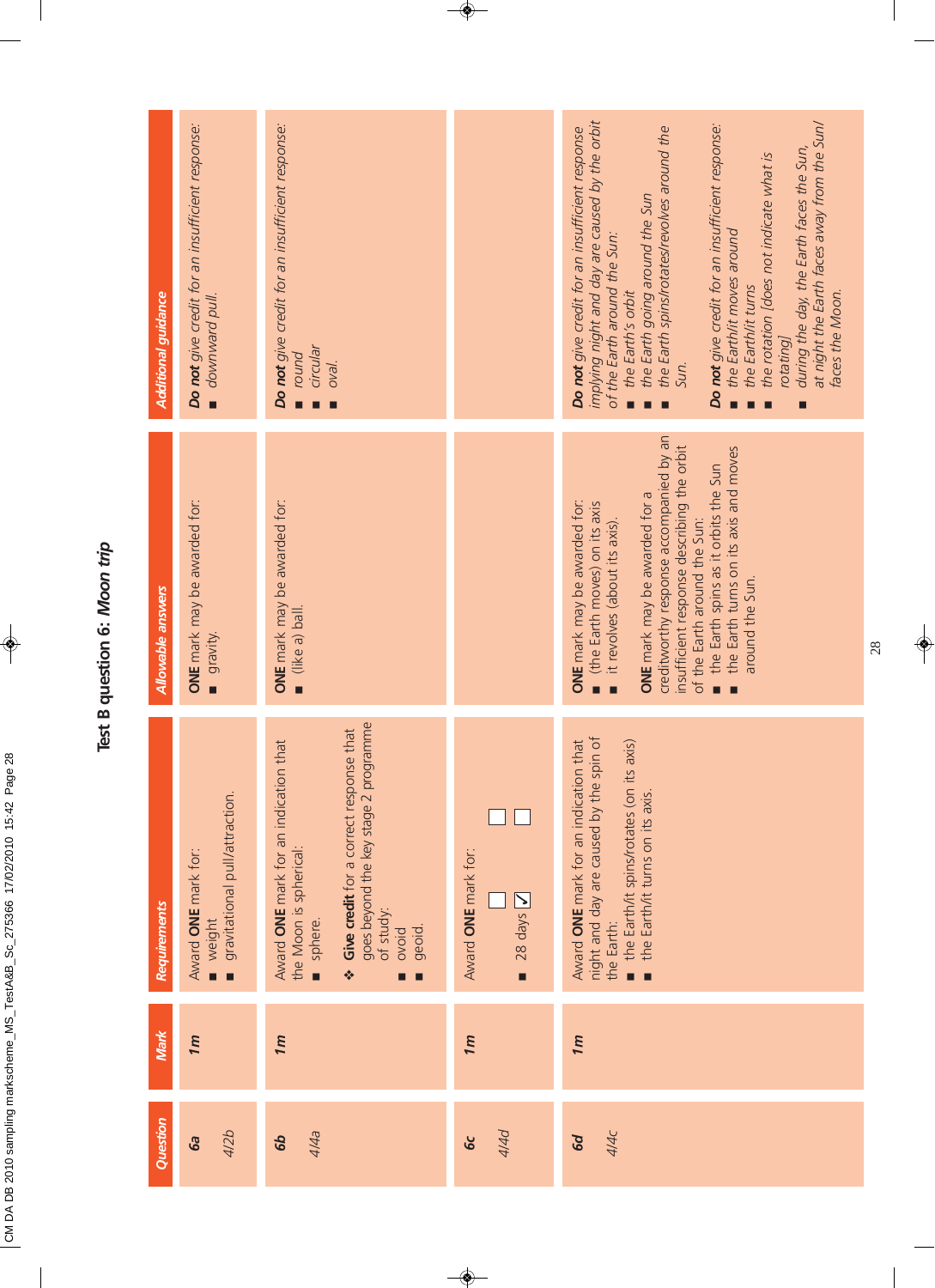| t<br>ı<br>l                |
|----------------------------|
| j                          |
| ı<br>ĵ<br>ı                |
| ı<br>I<br>l<br>י<br>ו<br>ı |
| ı<br>ĺ                     |

| Question               | <b>Mark</b>    | Requirements                                                                                                                                                                                                                                                            | Allowable answers | <b>Additional guidance</b>                                                                             |
|------------------------|----------------|-------------------------------------------------------------------------------------------------------------------------------------------------------------------------------------------------------------------------------------------------------------------------|-------------------|--------------------------------------------------------------------------------------------------------|
| 2/1b<br>6e             | 1 <sub>m</sub> | goes beyond the key stage 2 programme<br>◆ Give credit for a correct response that<br>$\sigma$<br>Award ONE mark for naming any one<br>the following life processes:<br>reproduction<br>movement<br>respiration<br>nutrition.<br>sensitivity.<br>of study:<br>excretion |                   | Do not give credit for an insufficient response:<br>growth [given]<br>germination<br>nutrients<br>die. |
| $1/1a$<br>$2/1c$<br>6f | 1 <sub>m</sub> | Award ONE mark for both correct boxes<br>There is no air. $\sqrt{\phantom{a}}$<br>There is no rain. $\nabla$<br>ticked:                                                                                                                                                 |                   |                                                                                                        |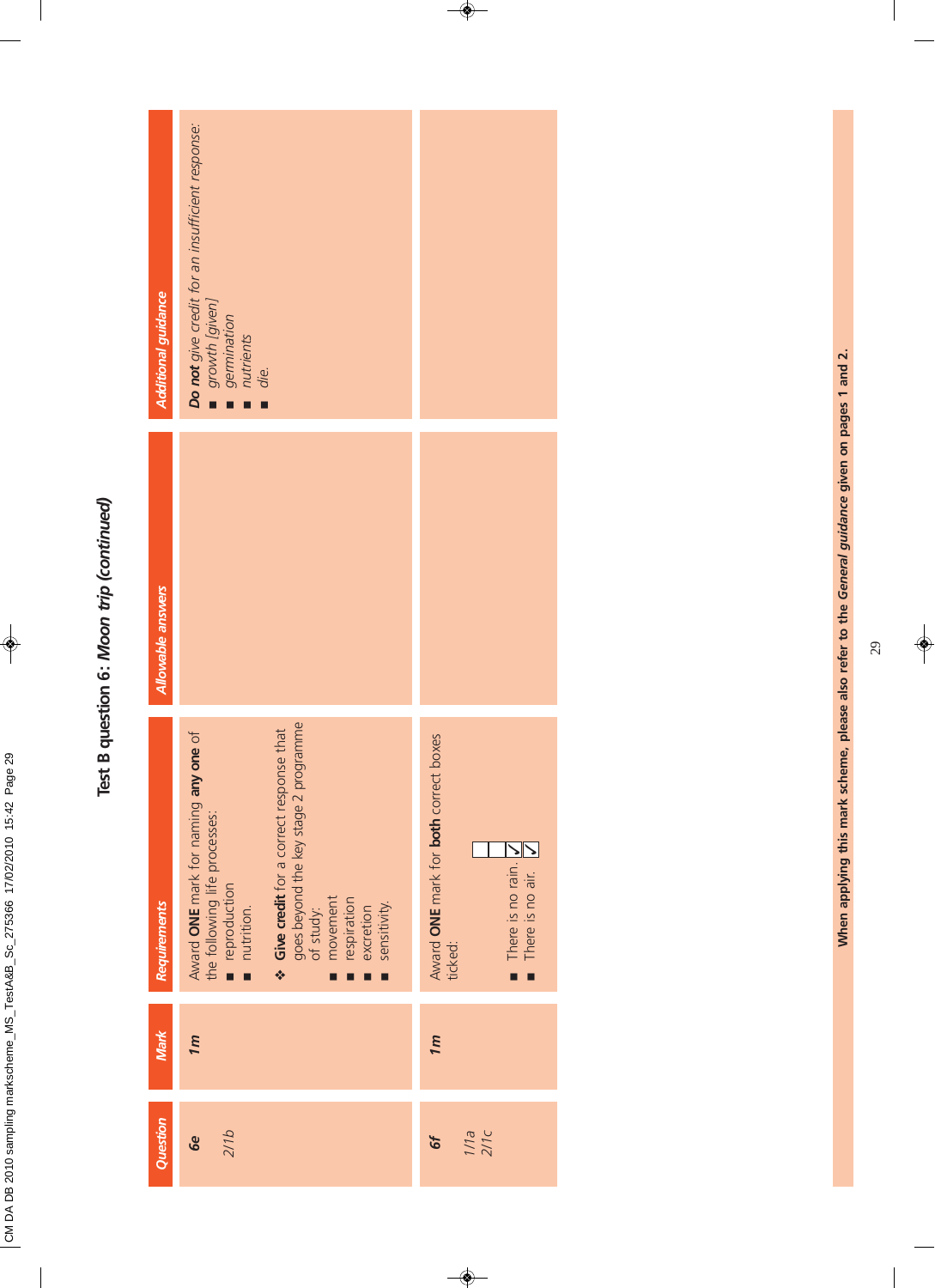Test B question 7: Baby's bottle **Test B question 7:** *Baby's bottle*

| <b>Additional guidance</b> | Do not give credit for an insufficient response:<br>to see how quickly it cools.<br>so it is a fair test                                                                                                                                                                                                 |                                            |                                                                                                                                                                                                      |                                            |
|----------------------------|----------------------------------------------------------------------------------------------------------------------------------------------------------------------------------------------------------------------------------------------------------------------------------------------------------|--------------------------------------------|------------------------------------------------------------------------------------------------------------------------------------------------------------------------------------------------------|--------------------------------------------|
| Allowable answers          | <b>ONE</b> mark may be awarded for responses<br>so he can see which one stays warm<br>to see the difference in the results<br>where it is not clear what is being<br>for longer.<br>compared:<br>ŕ                                                                                                       |                                            |                                                                                                                                                                                                      |                                            |
| Requirements               | if it<br>to see how quickly the bottle would<br>normally cool down (without being<br>Award ONE mark for recognising the<br>to see if the milk will stay warmer<br>to see if wrapped is better than<br>it is a control bottle<br>need for comparison:<br>is not wrapped.<br>wrapped up)<br>unwrapped<br>П | thermal) insulator.<br>Award ONE mark for: | of material wrapping<br>Award ONE mark for all three correct<br>number of layers<br>the bottle<br>size of bottle  <br>milk in bottle $\overline{\mathcal{L}}$<br>variables ticked:<br>volume of<br>□ | Ξ<br>Award ONE mark for:<br>$\blacksquare$ |
| <b>Mark</b>                | 1 <sub>m</sub>                                                                                                                                                                                                                                                                                           | 1 <sub>m</sub>                             | 1 <sub>m</sub>                                                                                                                                                                                       | 1 <sub>m</sub>                             |
| Question                   | $1/2b$ , $c$<br>7a                                                                                                                                                                                                                                                                                       | 3/1b<br><b>7b</b>                          | 1/2d<br>$\overline{\mathbf{z}}$                                                                                                                                                                      | 1/2i<br>7d                                 |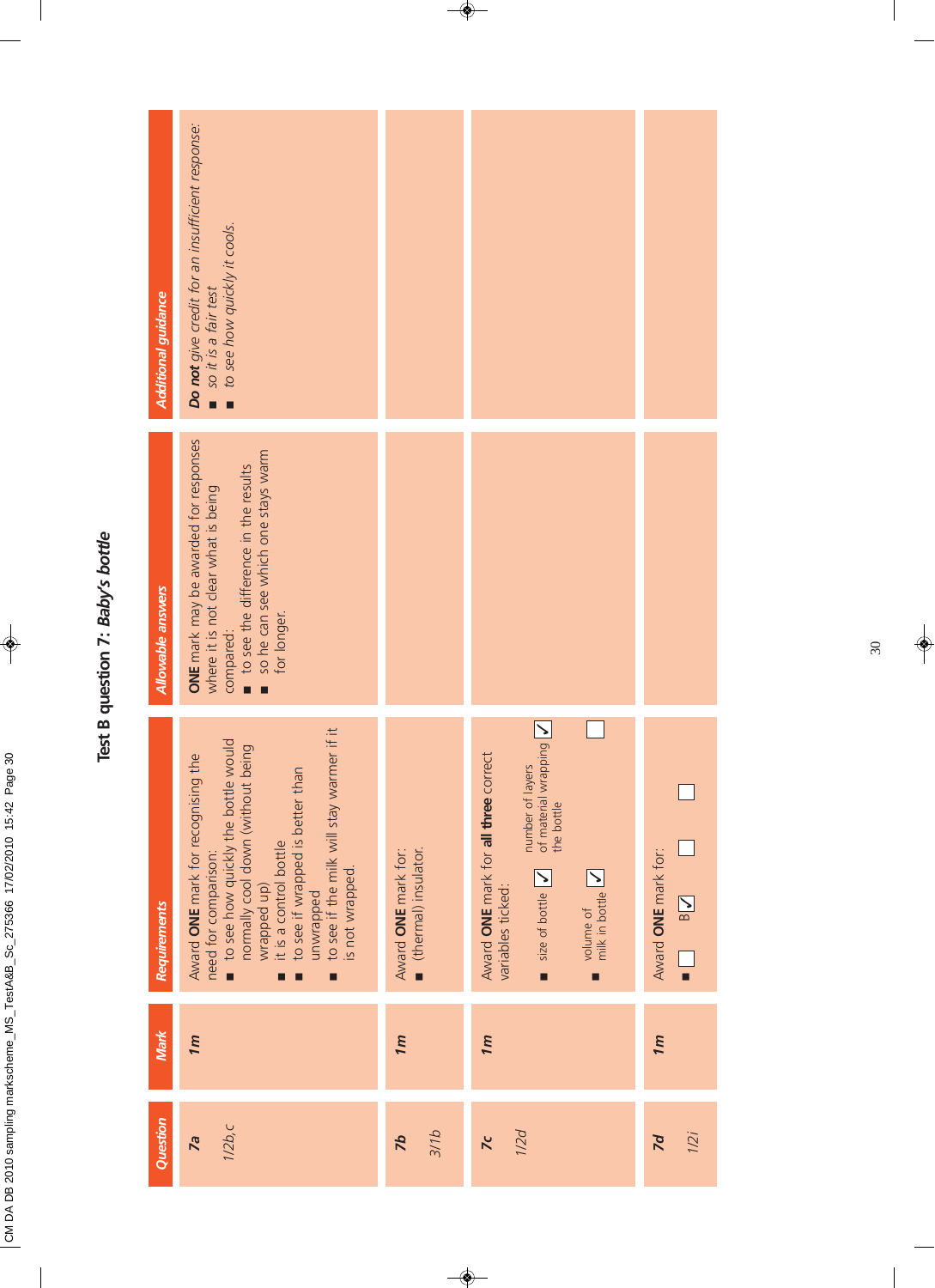| ٢<br>ı |
|--------|
|        |
|        |
|        |
|        |
|        |
| ı      |
|        |
|        |
|        |
|        |
| ١      |
|        |
|        |
| ļ<br>ľ |
|        |
|        |
| ı      |
|        |
|        |
| ĺ<br>ı |
|        |
|        |

| <b>Additional guidance</b> | Do not give credit if either 'cotton' or 'paper' is | ticked.      |     | Do not give credit for a response that includes | incorrect science implying cold rather than heat | travels:                                    | ■ it kept the cold in/stopped the coldness | getting through.                     |                                          | Do not give credit for an insufficient response: | vool is thick.                           |                                              | Do not give credit for an insufficient response | that gives sunlight as a source of warmth: | ■ it will block the sunlight from making it hot. |  |
|----------------------------|-----------------------------------------------------|--------------|-----|-------------------------------------------------|--------------------------------------------------|---------------------------------------------|--------------------------------------------|--------------------------------------|------------------------------------------|--------------------------------------------------|------------------------------------------|----------------------------------------------|-------------------------------------------------|--------------------------------------------|--------------------------------------------------|--|
| Allowable answers          | <b>ONE</b> mark may be awarded for both:            | V NOOI V     | AND | an absolute response:                           | wool is a (good) insulator                       | it kept the bottle of milk warm.<br>П       |                                            | ONE mark may be awarded if no box is | ticked, but the creditworthy explanation | indicates unambiguously that the pupil           | believes wool was best at preventing the | ice lolly from melting for the longest time. |                                                 |                                            |                                                  |  |
| Requirements               | Award ONE mark for both:                            | I wool V     | AND | an explanation that indicates the woo           | was best at stopping heat loss for the           | bottle (so will also be best for insulating | the lolly):                                | the wool was best at keeping the     | bottle warm                              | it is the best insulator                         | wool will stop the lolly melting for     | longest as it kept the bottle warm for       | longest.                                        |                                            |                                                  |  |
| <b>Mark</b>                | 1 <sub>m</sub>                                      |              |     |                                                 |                                                  |                                             |                                            |                                      |                                          |                                                  |                                          |                                              |                                                 |                                            |                                                  |  |
| Question                   | 7e                                                  | $1/2k$ , $C$ |     |                                                 |                                                  |                                             |                                            |                                      |                                          |                                                  |                                          |                                              |                                                 |                                            |                                                  |  |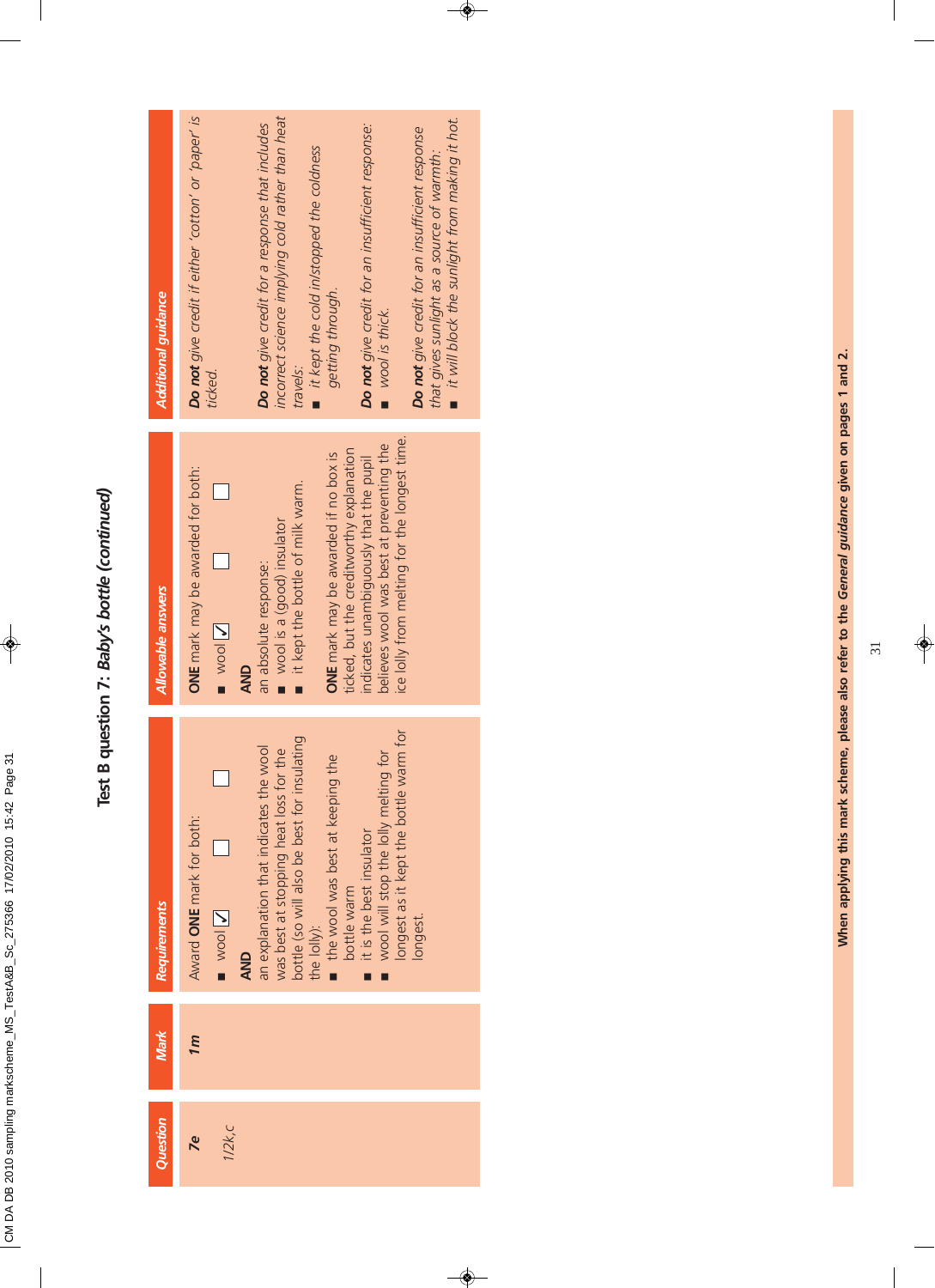### Test B question 8: Tomatoes **Test B question 8:** *Tomatoes*

| Draft box                    |                | The draft box can be consulted when marking all parts for clarification of any ambiguity in the marked response<br>or when no answer is given. If an answer is correct, ignore contradictory statements written in the draft box.<br>Markers should read the answers to all parts before marking this question.<br>Parts 8a-8d must form a coherent investigation. |                                                                                                                                                                          |                                                                                                                                                                                                                                                                                                                                                                                                                                                             |
|------------------------------|----------------|--------------------------------------------------------------------------------------------------------------------------------------------------------------------------------------------------------------------------------------------------------------------------------------------------------------------------------------------------------------------|--------------------------------------------------------------------------------------------------------------------------------------------------------------------------|-------------------------------------------------------------------------------------------------------------------------------------------------------------------------------------------------------------------------------------------------------------------------------------------------------------------------------------------------------------------------------------------------------------------------------------------------------------|
| Question                     | <b>Mark</b>    | <b>Requirements</b>                                                                                                                                                                                                                                                                                                                                                | Allowable answers                                                                                                                                                        | <b>Additional guidance</b>                                                                                                                                                                                                                                                                                                                                                                                                                                  |
| $1/2a$ , $d$<br>89           | $\mathbf{m}$   | independent variable (IV) in an experiment<br>of the<br>or survey which compares the tomato<br>Award ONE mark for an awareness<br>the brand of tomato seeds<br>• the type of tomato.<br>seeds:                                                                                                                                                                     | ONE mark may be awarded for:<br>different seeds<br>(kind of) seeds<br>(the) brand.<br>tomatoes                                                                           | incorrect science giving the dependent variable<br>Do not give credit for a response that includes<br>Do not give credit for an insufficient response:<br>the place tomatoes are put.<br>the number of tomatoes<br>or a control variable:<br>$\bullet$ (the) type.                                                                                                                                                                                          |
| $1/2c$ , d<br>8 <sub>b</sub> | 1 <sub>m</sub> | the mass/weight of the plant/crop<br>Award ONE mark for any acceptable<br>the number of tomatoes/flowers<br>dependent variable (DV) identified:<br>speed of germination/growth.<br>the size of the tomatoes<br>the height of the plant                                                                                                                             | <b>ONE</b> mark may be awarded for subjective<br><b>ONE</b> mark may be awarded for:<br>which one ripens fastest.<br>or qualitative measures:<br>how tall it is<br>aste. | A DV (in part 8b) without an IV (in part 8a) can<br>gain credit. If there is an IV the DV must agree<br>which does not explicitly describe the attribute<br>Do not give credit for an insufficient response<br>Do not give credit for an insufficient response<br>repeating information given in the question:<br>the growth of the seed/tomato<br>of tomatoes to be measured:<br>which seeds grow best.<br>compare the tomatoes<br>time taken.<br>with it. |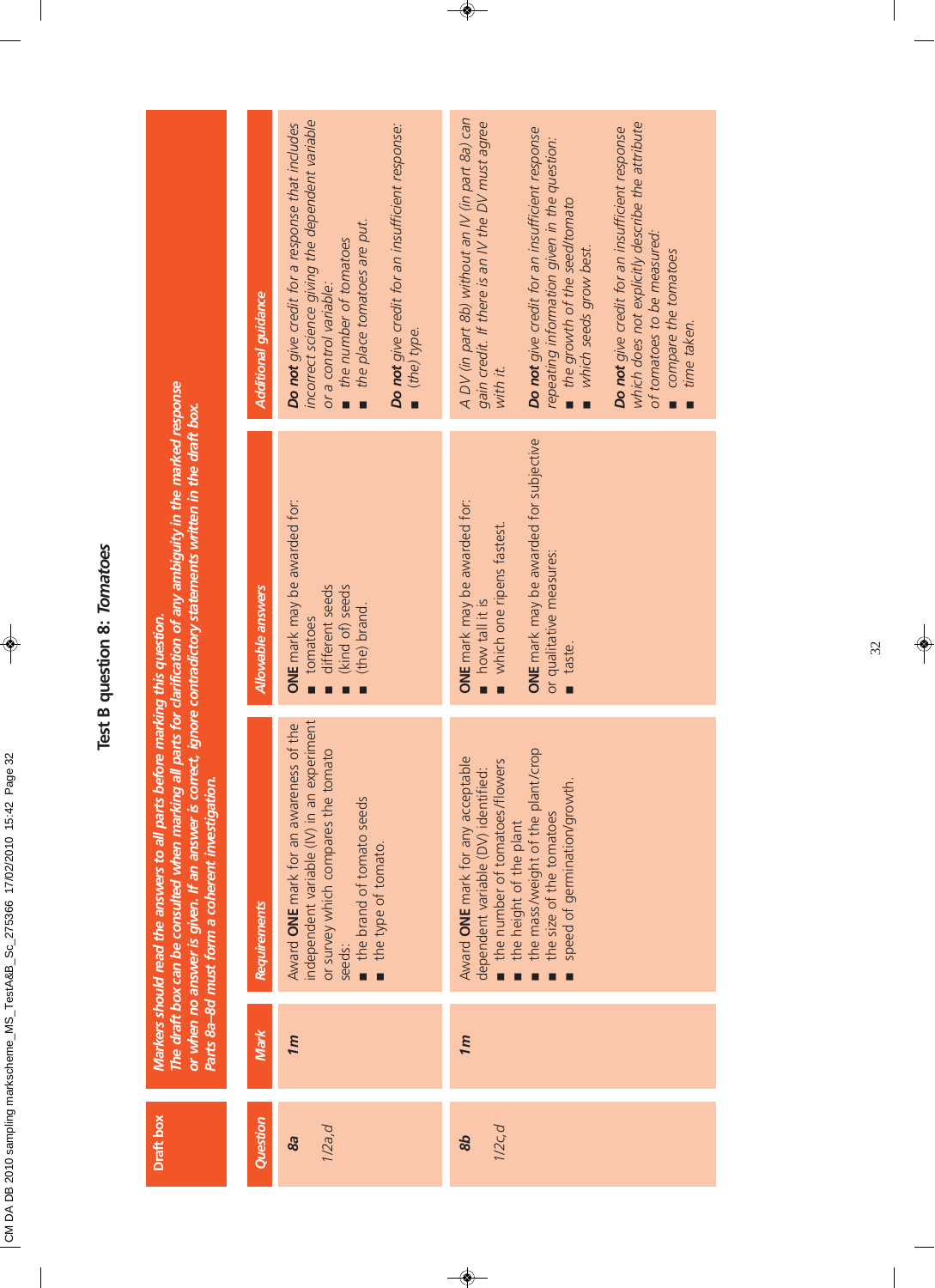**Test B question 8:** *Tomatoes (continued)*

Test B question 8: Tomatoes (continued)

When applying this mark scheme, please also refer to the General guidance given on pages 1 and 2. **When applying this mark scheme, please also refer to the** *General guidance* **given on pages 1 and 2.**

33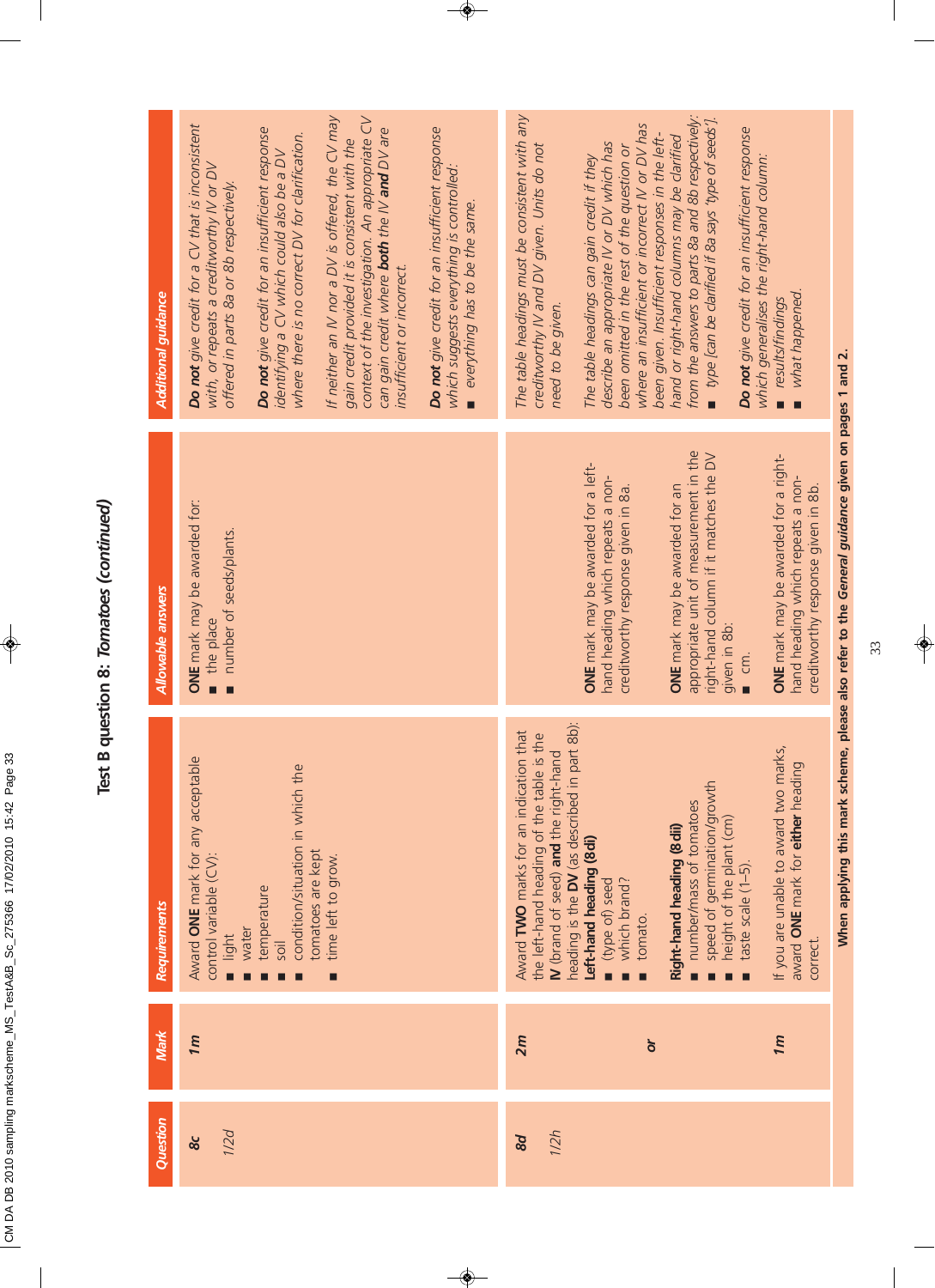| <b>Additional guidance</b> | the separation without indicating the sizes need<br>the salt is small (and goes through the sieve).<br>which does not compare the size of the solids:<br>identifying that the size of the material affects<br>Do not give credit for an insufficient response:<br>Do not give credit for an insufficient response<br>Do not give credit for an insufficient response<br>the salt goes through the sieve but the<br>the sieve lets small things through.<br>they are a different shape<br>they are different.<br>pasta cannot<br>to be different:<br><b>SIZe</b> | use a funnel [all material would go through<br>Do not give credit for a response that includes<br>Do not give credit for an insufficient response:<br>incorrect science implying evaporation will<br>separate the sand and the salt:<br>evaporate the water.<br>use a small sieve.<br>heat the mixture<br>a funnell<br>ö |
|----------------------------|-----------------------------------------------------------------------------------------------------------------------------------------------------------------------------------------------------------------------------------------------------------------------------------------------------------------------------------------------------------------------------------------------------------------------------------------------------------------------------------------------------------------------------------------------------------------|--------------------------------------------------------------------------------------------------------------------------------------------------------------------------------------------------------------------------------------------------------------------------------------------------------------------------|
| <b>Allowable answers</b>   | the salt is small and goes through the<br>the holes in the sieve are small so the<br>salt can go through and the pasta<br>ONE mark may be awarded for:<br>sieve but the pasta does not<br>cannot.<br>■                                                                                                                                                                                                                                                                                                                                                          | ONE mark may be awarded for:<br>put paper in the sieve<br>use a finer sieve<br>filter paper<br>decant it.                                                                                                                                                                                                                |
| Requirements               | Award ONE mark for a response indicating<br>that the salt and pasta are different sizes:<br>the salt is smaller than the pasta<br>they are not the same size.                                                                                                                                                                                                                                                                                                                                                                                                   | Award ONE mark for a response identifying<br>she should filter it<br>use filter paper.<br>filtration:                                                                                                                                                                                                                    |
| <b>Mark</b>                | 1 <sub>m</sub>                                                                                                                                                                                                                                                                                                                                                                                                                                                                                                                                                  | 1 <sub>m</sub>                                                                                                                                                                                                                                                                                                           |
| Question                   | 3/3a<br>9a                                                                                                                                                                                                                                                                                                                                                                                                                                                                                                                                                      | 3/3c<br>9b i                                                                                                                                                                                                                                                                                                             |

**Test B question 9:** *Separating salt*

Test B question 9: Separating salt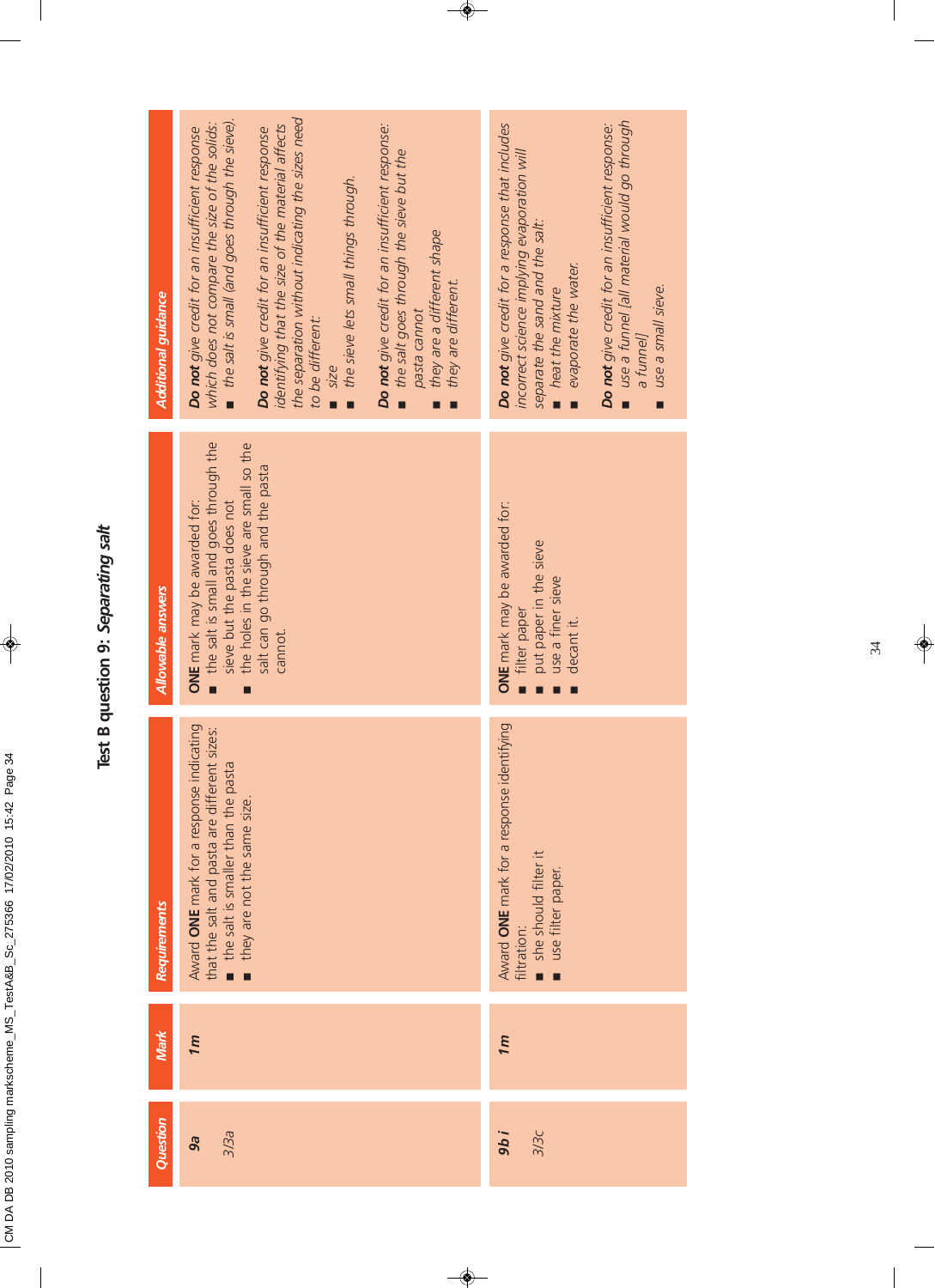| <b>Additional guidance</b> | incorrect science implying the salt will evaporate:<br>Do not give credit for a response that includes<br>Do not give credit for an insufficient response:<br>Do not give credit for an insufficient response<br>where it is unclear what is being evaporated:<br>leave it out to evaporate the liquid<br><b>evaporate the mixture/solution.</b><br>the water disappears.<br>leave it (out)<br>evaporate it. |                                                                                                                                              |
|----------------------------|--------------------------------------------------------------------------------------------------------------------------------------------------------------------------------------------------------------------------------------------------------------------------------------------------------------------------------------------------------------------------------------------------------------|----------------------------------------------------------------------------------------------------------------------------------------------|
| Allowable answers          | <b>ONE</b> mark may be awarded for a response<br>move the mixture onto a sunny/warm<br>explaining the mixture should be moved<br>to a warmer place and/or left to dry:<br>put it on a shelf and wait.<br>leave the salt to dry<br>put it on a radiator<br>window sill<br>heat it                                                                                                                             |                                                                                                                                              |
| Requirements               | evaporate the water (leaving the salt).<br>Award ONE mark for an indication that<br>evaporating (the water leaving the salt<br>the mixture can be separated by<br>I by evaporation<br>behind):                                                                                                                                                                                                               | indicating both the salt and the sugar<br>it will dissolve the sugar (too).<br>Award ONE mark for a response<br>would dissolve in the water: |
| <b>Mark</b>                | $\mathbf{m}$                                                                                                                                                                                                                                                                                                                                                                                                 | $\mathbf{m}$                                                                                                                                 |
| Question                   | ji q6<br>3/3d                                                                                                                                                                                                                                                                                                                                                                                                | 3/3d<br>9c                                                                                                                                   |

**Test B question 9:** *Separating salt (continued)*

Test B question 9: Separating salt (continued)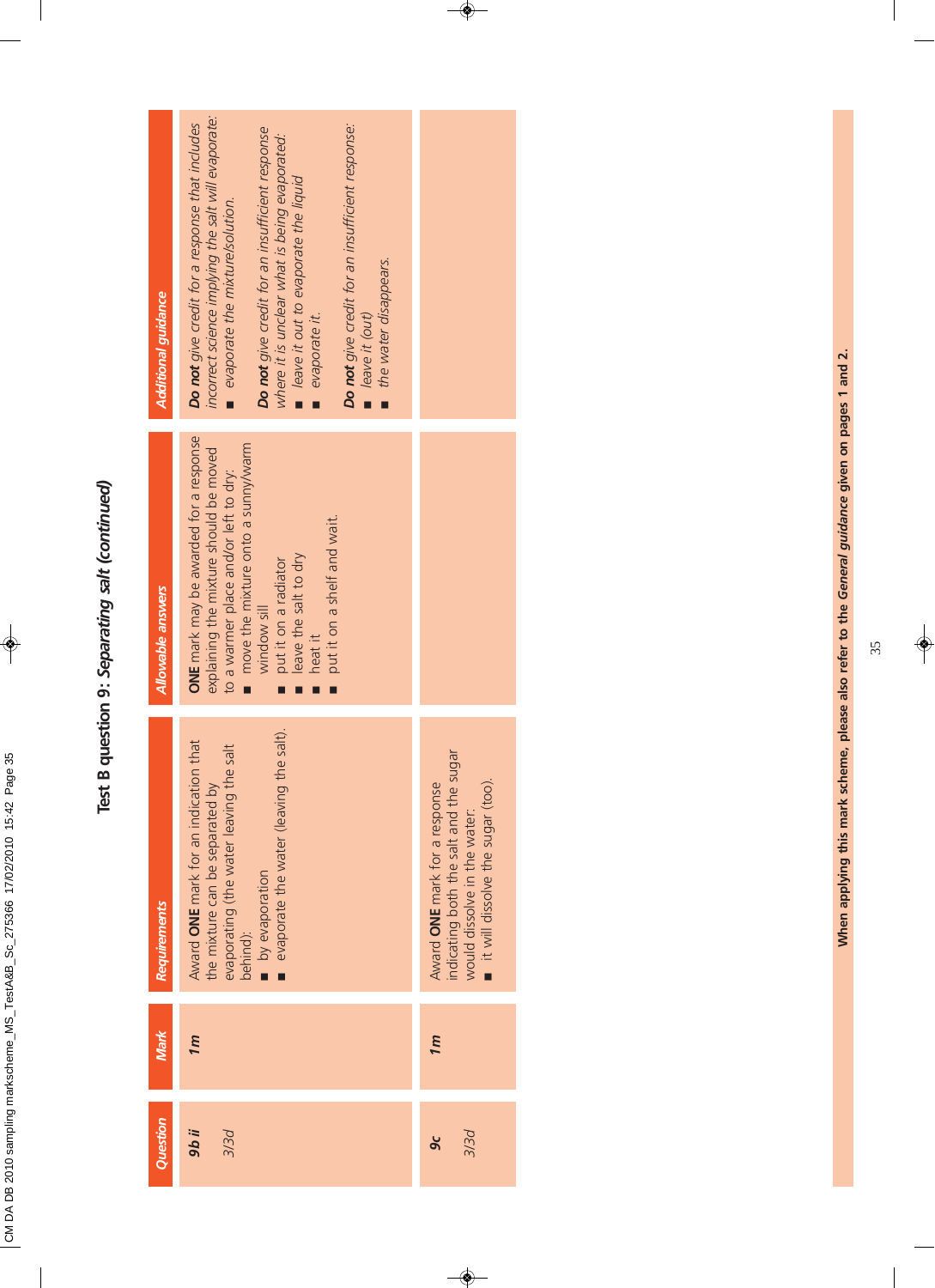[Blank page] **[Blank page]**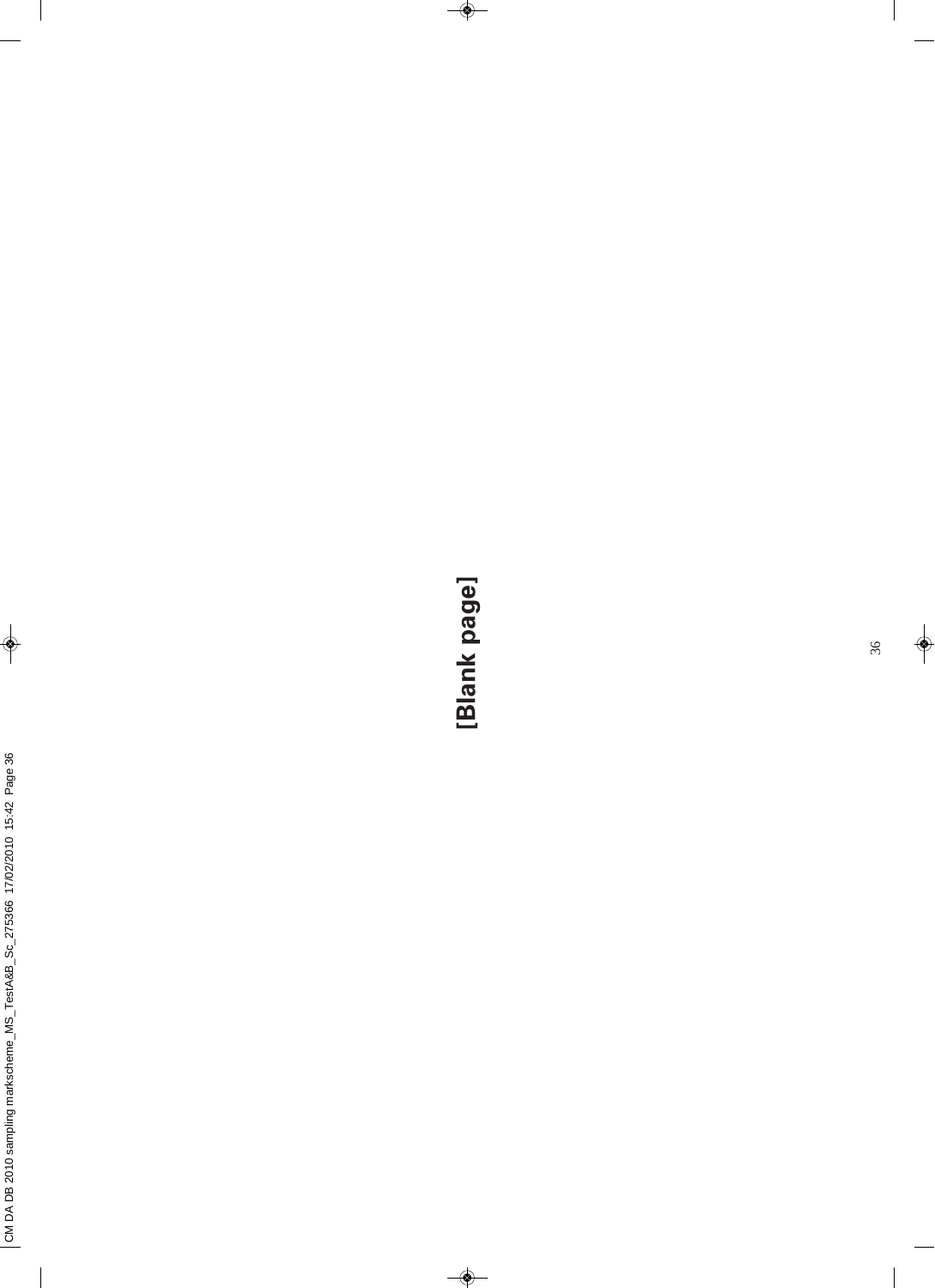[Blank page] **[Blank page]**